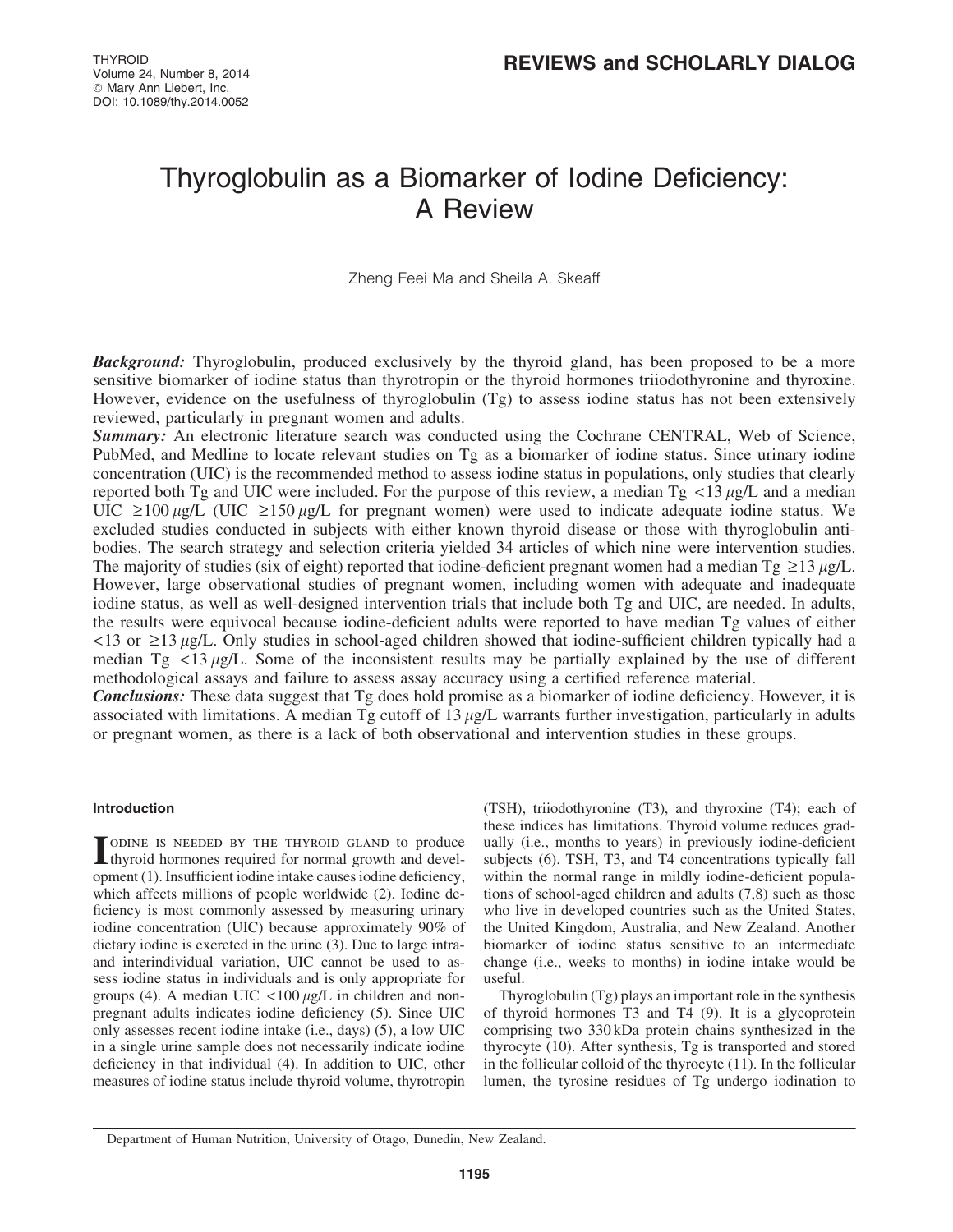produce mono- (MIT) and di-iodotyrosines (DIT) catalyzed by thyroid peroxidase (12) and hydrogen peroxide (13). Subsequent coupling of these iodotyrosines produces T3 and T4 (14,15). Tg is pinocytosed into the thyroid cell (16) and undergoes proteolysis by lysosomes to release T3 and T4 (17), which are then secreted into the bloodstream (18).

When iodine intake is insufficient, low circulating levels of T4 stimulate the release of thyrotropin-releasing hormone from the pituitary gland, which subsequently increases the production of TSH. In addition to increasing the synthesis and proteolysis of Tg, TSH also stimulates the growth and division of the follicular cells, which causes the thyroid gland to enlarge (i.e., goiter) (19). In iodine deficiency, an increased amount of Tg is released into the blood (20), which is positively correlated with thyroid volume (21). For example, healthy adults have a mean Tg concentration ranging from 5 to  $14 \mu g/L$  (22–27). In contrast, adults with endemic goiter have a mean Tg ranging from 94 to 208  $\mu$ g/L (28–30). Recently, experts attending a National Institutes of Health workshop (31) recommended that Tg be used in the evaluation of iodine status.

The most common use of Tg is to monitor the treatment of patients with differentiated thyroid cancer (DTC) (32). Several review articles have focused on Tg monitoring in patients with DTC  $(11,33,34)$  or the performance of different assays used for monitoring DTC (35,36). The evidence on the usefulness of Tg in patients with DTC is well established. However, data on the effectiveness of Tg to assess iodine status in healthy populations is scarce. This review will report on: first, the analytical issues of Tg methods; second, observational studies measuring Tg to assess iodine status in healthy populations of pregnant women, newborns, children, and adults; and third, intervention studies investigating the effect of iodine supplementation on Tg in populations of pregnant women, newborns, children, and adults. This information will be used to determine if Tg can be used as a biomarker to assess iodine status.

#### Search Strategy

We conducted an electronic literature search using the Cochrane CENTRAL, Web of Science, PubMed, and Medline (OvidSP) to locate relevant studies published in English between January 1960 and October 2013 using Tg as a biomarker of iodine status. We used the following combined keywords: serum thyroglobulin, thyroglobulin, blood, children, infants, adults, pregnant women, pregnancy, maternal iodine status, iodine status, iodine deficiency, iodine insufficiency, iodine sufficiency, and iodine supplementation. We also located additional studies from references in the retrieved articles. Since UIC is the recommended biomarker of iodine status in populations (5), only studies that clearly report both Tg and UIC were included. We excluded studies conducted in subjects with either known thyroid disease or those with thyroglobulin antibodies (TgAb) because such subjects can have falsely low or high Tg that are not caused by insufficient iodine intake. The search resulted in 34 articles (i.e., 38 studies) being selected (Table 1). Of these, nine were randomized controlled trials, two were nonrandomized controlled trials, three were cohort observational studies, 23 were cross-sectional studies (10 multicenter), and one was a monitoring report of iodization programs that included a measurement before the introduction of iodized salt to a measurement after the introduction of iodized salt. In order to investigate the consistency of the relationship between iodine status as determined by UIC and Tg more clearly, for those studies that reported this information for more than one group, we considered each of these groups separately (i.e., one study of pregnant women and their newborns (37); one study of pregnant women and adults (38); one study of children and adults (30); three studies of children living in different regions (39) or countries (40,41); and seven studies of adults living in different regions (21,25,42–44) or countries (45,46)).

#### **Discussion**

#### Methods to measure Tg concentration

Tg can be measured using either immunometric assay (IMA) or radioimmunoassay (RIA) (35). Of the 34 articles measuring Tg (Table 1), the predominant Tg assay used was RIA (27%), followed by various IMAs, including immunoluminometric assay (22%), immunochemiluminescence assay (21%), immunoradiometric assay (12%), fluoroimmunoassay (10%), enzyme-linked immunosorbent assay (3%), electrochemiluminescence immunoassay (3%), and not reported (3%). Only one article (21) measured Tg using two different types of assays. A dried blood spot method using fluoroimmunoassay (FIA) (40) has been developed by Zimmermann *et al.* to assess Tg in children (5). Though Tg obtained from a dried blood spot was well correlated with serum samples  $(r=0.98, p<0.0001)$  in healthy children  $(n=29)$  (47), this relationship has yet to be validated in populations of adults including pregnant women. Furthermore, the dried blood spot method has not been reproduced in other laboratories.

Studies of Tg using RIA were first published in the 1960s. Several of these early studies (48–50) reported that Tg was undetectable in some healthy participants. For example, a small study conducted by Hjort *et al.* (48) used a RIA with a limit of detection (LoD) of  $50 \mu g/L$  and found that Tg was undetected in all 12 healthy subjects, indicating that these subjects would likely have had Tg concentrations  $\leq$ 50  $\mu$ g/L. In contrast, Torrigiani *et al.* (49) detected Tg in 60–70% of healthy subjects  $(n=111)$  when they used a RIA with a LoD of  $10 \mu g/L$ ; van Harle *et al.* (50) detected Tg in 74% of healthy subjects  $(n=95)$  using a RIA with a LoD of 1.6  $\mu$ g/L. Therefore, early RIAs had a relatively poorer functional sensitivity compared with first-generation Tg assays  $(0.5-1.0 \mu g/L)$  developed in the 1980s (51,52) and second-generation Tg assays  $( \leq 0.1 \mu g/L)$  in use since the early 2000s (53,54); studies using first-generation Tg assays (21,55) did not report undetectable Tg in any healthy subjects.

Tg has been reported to be method dependent (56–58), and the interassay variation can vary between 43% and 65% in healthy subjects (35,57,59). To overcome interassay variation and allow for comparisons between studies, a certified Tg reference material (i.e., CRM-457) has been produced as a quality-control material for assay standardisation (60). Some but not all types of Tg assays have been standardized against CRM-457 in-house by the manufacturers (61). However, Tg CRM-457 only reduces interassay variation by 14–27% (59). It is suggested that this is because current Tg assays are unable to identify the heterogeneity of Tg epitopes (52,62). Of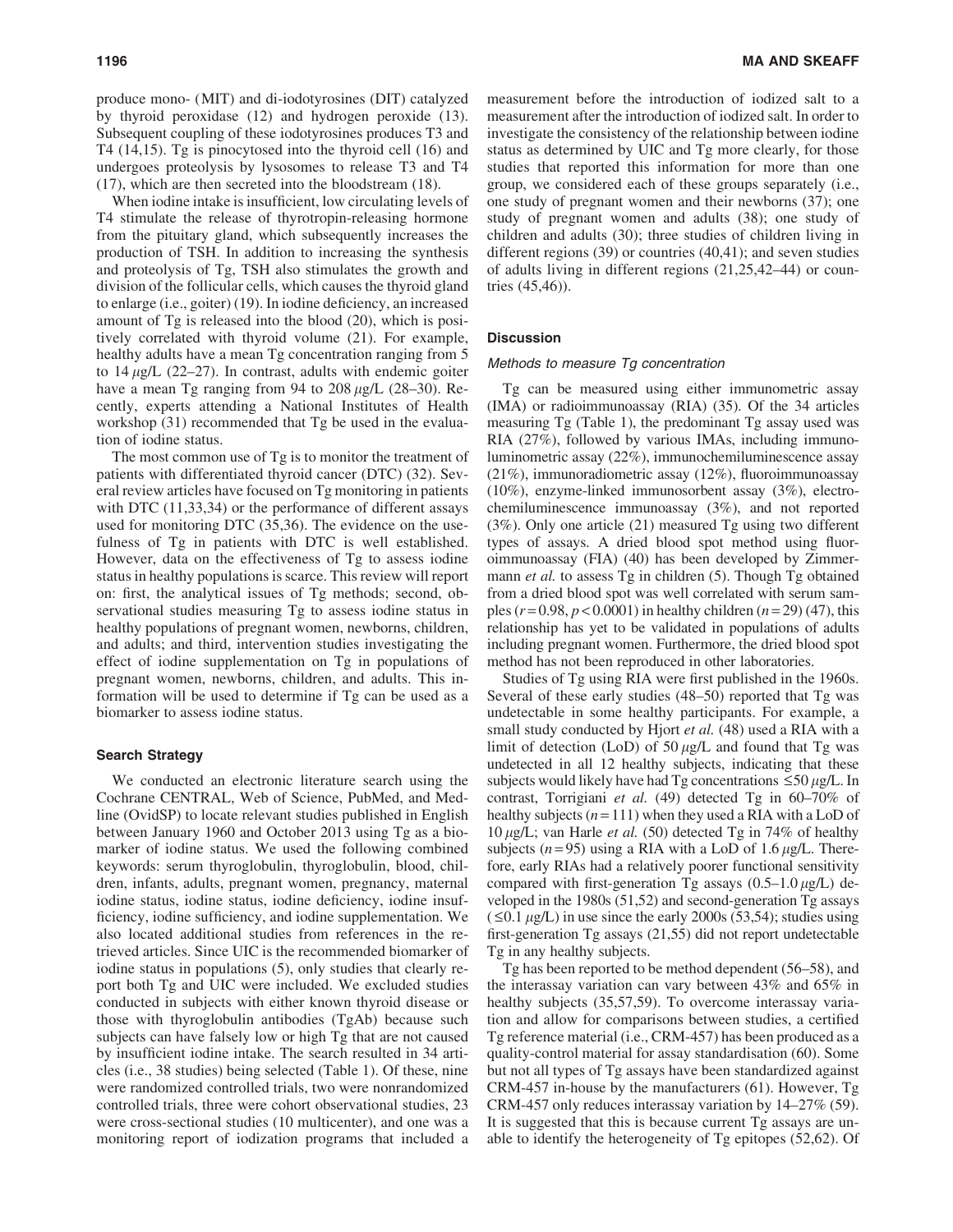### THYROGLOBULIN AS A BIOMARKER OF IODINE DEFICIENCY **1197** 1197

Table 1. Types of Tg and TgAb Assays in Studies Assessing UIC and Tg in Various Population Groups

| <i><u><b>Studies</b></u></i>           | Year | Tg assay     | TgAb assay  |
|----------------------------------------|------|--------------|-------------|
| Pregnant women<br><i>Observational</i> |      |              |             |
| Pedersen et al. $(38)^{a}$             | 1988 | <b>RIA</b>   | <b>RIA</b>  |
| Laurberg et al. (76)                   | 1994 | Yes (NR)     | NA          |
|                                        | 2000 |              | NA          |
| Eltom et al. (78)                      |      | RIA          |             |
| Costeira et al. (79)                   | 2010 | RIA          | <b>RIA</b>  |
| Brucker-Davis et al. (74)              | 2012 | <b>IRMA</b>  | NA          |
| Raverot et al. (75)                    | 2012 | <b>IRMA</b>  | NA          |
| Andersen et al. $(37)^b$               | 2013 | <b>ILMA</b>  | <b>RIPA</b> |
| Brough et al. (77)                     | 2013 | <b>ICMA</b>  | AA          |
| <i>Intervention</i>                    |      |              |             |
| Liesenkötter et al. (80)               | 1996 | <b>RIA</b>   | NA          |
| Nøhr <i>et al.</i> (81)                | 2000 | <b>ILMA</b>  | <b>RIPA</b> |
| Santiago et al. (82)                   | 2013 | <b>ICMA</b>  | NA          |
| Newborns                               |      |              |             |
| <i>Observational</i>                   |      |              |             |
| Andersen et al. $(37)^b$               | 2013 | <b>ILMA</b>  | <b>RIPA</b> |
| Intervention in pregnancy              |      |              |             |
| Pedersen et al. (85)                   | 1993 | <b>ICMA</b>  | Tg recovery |
| Glinoer et al. (86)                    | 1995 | RIA          | RIA         |
| Children                               |      |              |             |
| <i><b>Observational</b></i>            |      |              |             |
| Simsek et al. (39)                     | 2003 | <b>ICMA</b>  | NA          |
| Zimmermann et al. $(40)^c$             | 2006 | FIA          | <b>RIA</b>  |
| Bayram et al. $(30)^d$                 | 2009 | <b>RIA</b>   | <b>RIA</b>  |
| Skeaff et al. (73)                     | 2012 | <b>RIA</b>   | NA          |
| Skeaff and Lonsdale-Cooper (55)        | 2013 | <b>ECLIA</b> | NA          |
| Zimmermann et al. (41)                 | 2013 | <b>FIA</b>   | <b>RIA</b>  |
| <i>Intervention</i>                    |      |              |             |
| Benmiloud et al. (89)                  | 1994 | <b>ILMA</b>  | NA          |
| Zimmermann et al. (47)                 | 2003 | FIA          | <b>RIA</b>  |
| Zimmermann et al. $(40)^c$             | 2006 | <b>FIA</b>   | NA          |
| Gordon et al. (64)                     | 2009 | <b>RIA</b>   | <b>RIA</b>  |
| Adults                                 |      |              |             |
| <i>Observational</i>                   |      |              |             |
| Fenzi et al. (25)                      | 1985 | <b>IRMA</b>  | HA          |
| Gutekunst et al. (45)                  | 1986 | <b>ILMA</b>  | NA          |
| Pedersen et al. $(38)^{a}$             | 1988 | RIA          | RIA         |
| Hintze et al. (90)                     | 1991 | <b>ELISA</b> | <b>RIA</b>  |
| Laurberg et al. (46)                   | 1998 | <b>ILMA</b>  | <b>RIPA</b> |
| Knudsen et al. (44)                    | 2001 | <b>ILMA</b>  | <b>RIA</b>  |
| Thomson et al. $(91)$                  | 2001 | <b>RIA</b>   | NA          |
| Rasmussen et al. (43)                  | 2002 | <b>ILMA</b>  | <b>RIA</b>  |
|                                        | 2006 | <b>ICMA</b>  | <b>ICMA</b> |
| Teng et al. $(42)$                     |      |              |             |
| Bayram et al. (30) <sup>d</sup>        | 2009 | <b>RIA</b>   | <b>RIA</b>  |
| Vejbjerg et al. (21)                   | 2009 | ILMA & FIA   | RIA & FIA   |
| Cahoon et al. (72)                     | 2013 | <b>ICMA</b>  | RIA & ICMA  |
| <i>Intervention</i>                    |      |              |             |
| Thomson et al. (63)                    | 2009 | <b>ICMA</b>  | <b>ICMA</b> |
| Soriguer et al. (92)                   | 2011 | <b>IRMA</b>  | <b>RIA</b>  |

<sup>a</sup>Included pregnant women and adults.<br><sup>b</sup>Included pregnant women and newborns.<br><sup>c</sup>Counted as one article.<br><sup>d</sup>Included children and adults.

AA, agglutination assay; ECLIA, electrochemiluminescence immunoassay; ELISA, enzyme-linked immunosorbent assay; FIA, fluoroimmunoassay; HA, hemagglutination assay; ICMA, immunochemiluminescence assay; ILMA, immunoluminometric assay; IRMA, immunoradiometric assay; NA, not assessed; NR, not reported; RIA, radioimmunoassay; RIPA, radioimmunoprecipitation assay; Tg, thyroglobulin; TgAb, thyroglobulin antibodies; UIC, urinary iodine concentration.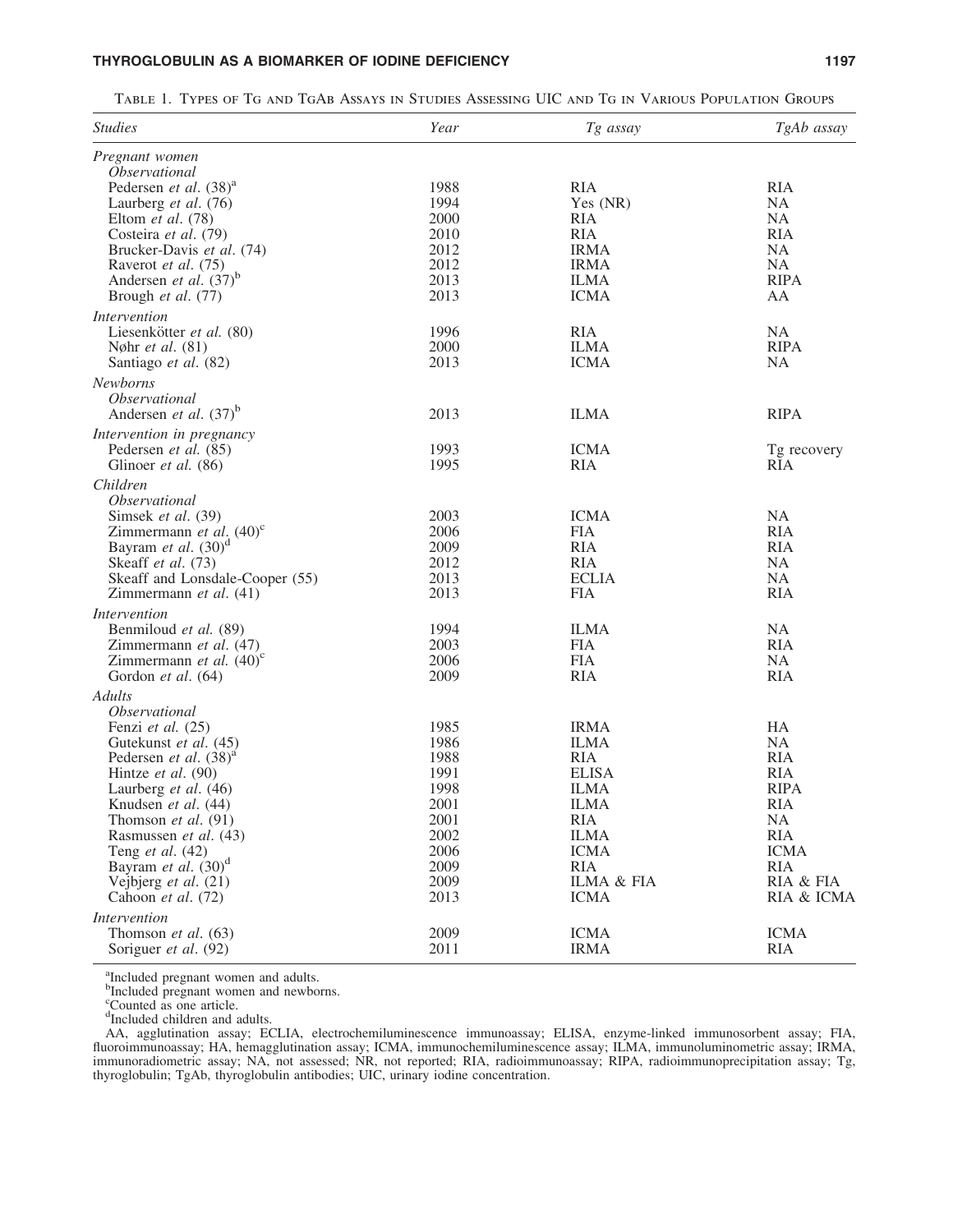Another issue with regard to the measurement of Tg is the presence of TgAb. When a RIA is used, a subject positive for TgAb will most likely have a higher Tg value, while IMA tends to lower Tg in TgAb-positive subjects (33,65). Thus, subjects who have a positive test for TgAb should be excluded from the results if Tg is used as a biomarker of iodine status in a population. In adults, studies (66–69) have found that 3–13% of adults have TgAb. However, in children, the prevalence of TgAb is lower (70,71), and Zimmermann *et al.* (47) suggest that screening for TgAb in this age group is not necessary. Twenty-two of 34 studies measured TgAb prior to Tg measurement (Table 1). Of these, the predominant TgAb assay used was a RIA (58%), followed by the radioimmunoprecipitation assay (14%), immunochemiluminescence assay (12%), Tg recovery (5%), hemagglutination assay (5%), agglutination assay (5%), and FIA (2%). Only two articles (21,72) measured TgAb using two different types of TgAb assays.

In a large multicenter study of healthy children aged 5–14 years, Zimmermann *et al.* reported a reference range for Tg of  $4-40 \mu g/L$  as determined by FIA (40). This is similar to reference ranges reported for adults of  $3-40 \mu g/L$  using both RIA and IMA methods (65,68). We did not identify any consistent effects of age or sex on Tg. Only one study (73) reported that Tg decreased with advancing age. In 1994, the WHO/ICCIDD/UNICEF suggested that a median Tg concentration  $\langle 10 \mu g/L \rangle$  indicates adequate iodine status in populations of school-age children. However, in 2007, the WHO/ICCIDD/UNICEF, although acknowledging that Tg could be used an indicator of iodine status, did not provide a cutoff for Tg. More recently, Zimmermann *et al.* (41) conducted a large multicenter study of children  $(n=2512)$  from 12 countries with varying iodine status, and suggest that a median Tg concentration  $\langle 13 \mu g/L \rangle$  and/or  $\langle 3\% \rangle$  of Tg values  $>40 \mu g/L$  be used as a biomarker of adequate iodine status in children and, with caution, in adults. To date, the cutoff of 13  $\mu$ g/L and/or <3% of Tg values >40  $\mu$ g/L has not been examined in younger children or pregnant women. Because no studies have reported the percentage of Tg values  $>40 \mu g/L$  in populations, for the purpose of this review, a median Tg  $\langle 13 \mu g/L \rangle$  and a median UIC  $\geq 100 \mu g/L$  (UIC  $\geq$ 150 µg/L for pregnant women) were used to indicate adequate iodine status.

#### Pregnant women

Eight observational studies measuring Tg in iodinedeficient pregnant women aged between 15 and 46 years were identified (Table 2). Six of eight studies (37,38,74–77) reported that iodine-deficient pregnant women (either first, second, or third trimester, or at delivery) had a median Tg  $\geq$ 13 µg/L (range 16–67 µg/L). Two of the eight studies (78,79) assessed Tg concentration in iodine-deficient women throughout their pregnancy (i.e., in each trimester); in one study (79), a median Tg  $\langle 13 \mu g/L \rangle$  was observed in all three trimesters, and in one study (78), a Tg  $\geq$  13  $\mu$ g/L was reported in the first and third trimesters, but it was  $\langle 13 \mu g/L \rangle$  in the second trimester. Although six of eight studies (37,38, 74,75,77,79) collected information on the use of iodine supplements in pregnancy, of these, only one study (37) reported that the Tg concentration of women taking iodine supplements was significantly lower compared with women who did not take supplements (i.e., difference of  $\sim$ 15  $\mu$ g/L). We are unaware of any published studies of pregnant women with adequate iodine status that include measures of both UIC and Tg.

Three intervention studies investigating the effect of iodine supplementation on Tg in iodine-deficient pregnant women were identified (Table 3). One of the studies (80) assessed Tg concentration in the first trimester before supplementation and then again at two weeks postpartum; one study (81) assessed Tg in the first and third trimesters; and one study (82) assessed Tg in all three trimesters and again 12–24 weeks postpartum. Tg concentrations in women in the first trimester (i.e., at baseline before supplementation) ranged from 13 to  $25 \mu g/L$ , and postpartum, in women that had received any type of additional iodine (i.e., supplements or iodized salt), Tg ranged from 8 to 18  $\mu$ g/L. Of the two studies with postpartum data (80,82), only one study (80) reported that women taking iodine supplementation in pregnancy had a postpartum median Tg  $<$ 13  $\mu$ g/L. However, the interpretation of these findings is confounded by differences in study designs, including a lack of a placebo group, relatively small sample sizes  $(n=66-131)$ , varying levels and types of supplemental iodine (iodized salt or supplements containing 150–300  $\mu$ g iodine per day), duration of follow-up (2–24 weeks postpartum), and use of different Tg assays.

In summary, it appears that the majority studies typically report that iodine-deficient pregnant women have a median  $Tg \ge 13 \mu g/L$ . Furthermore, iodine supplementation does not consistently decrease Tg below this cutoff either during pregnancy or postpartum, although this may reflect inadequate supplementation, as UIC did not reach recommended cutoffs. More large observational studies of pregnant women, including women with adequate and inadequate iodine status, as well as good intervention trials that include both Tg and UIC, are required before conclusions can be drawn about the usefulness of Tg as a biomarker of iodine status in pregnancy. Another consideration is whether Tg in pregnancy needs to be trimester specific, as is suggested for thyroid hormones such as TSH (83) and T4 (84).

#### Newborns

Three studies that measured Tg in cord blood from newborns were identified (Tables 4 and 5). Two of the three studies (85,86) were supplementation trials of mothers during pregnancy. The Tg concentration of newborns born to mothers receiving a placebo or who did not take supplements in pregnancy ranged from  $62$  to  $113 \mu g/L$ , while in the newborns of mothers who took iodine supplements, Tg ranged from  $31-65 \mu g/L$ . The usefulness of measuring Tg in newborn cord blood is questionable. A more commonly used and relatively accessible biomarker to assess iodine status in newborns is neonatal TSH collected by heel prick two to three days after birth (5).

#### Children

Six observational studies measuring Tg in children aged between 5 and 14 years were identified (Table 4). Four studies (30,39,41,73) found that iodine-deficient children had a median Tg  $\geq$  13  $\mu$ g/L (range 13–59  $\mu$ g/L), while two studies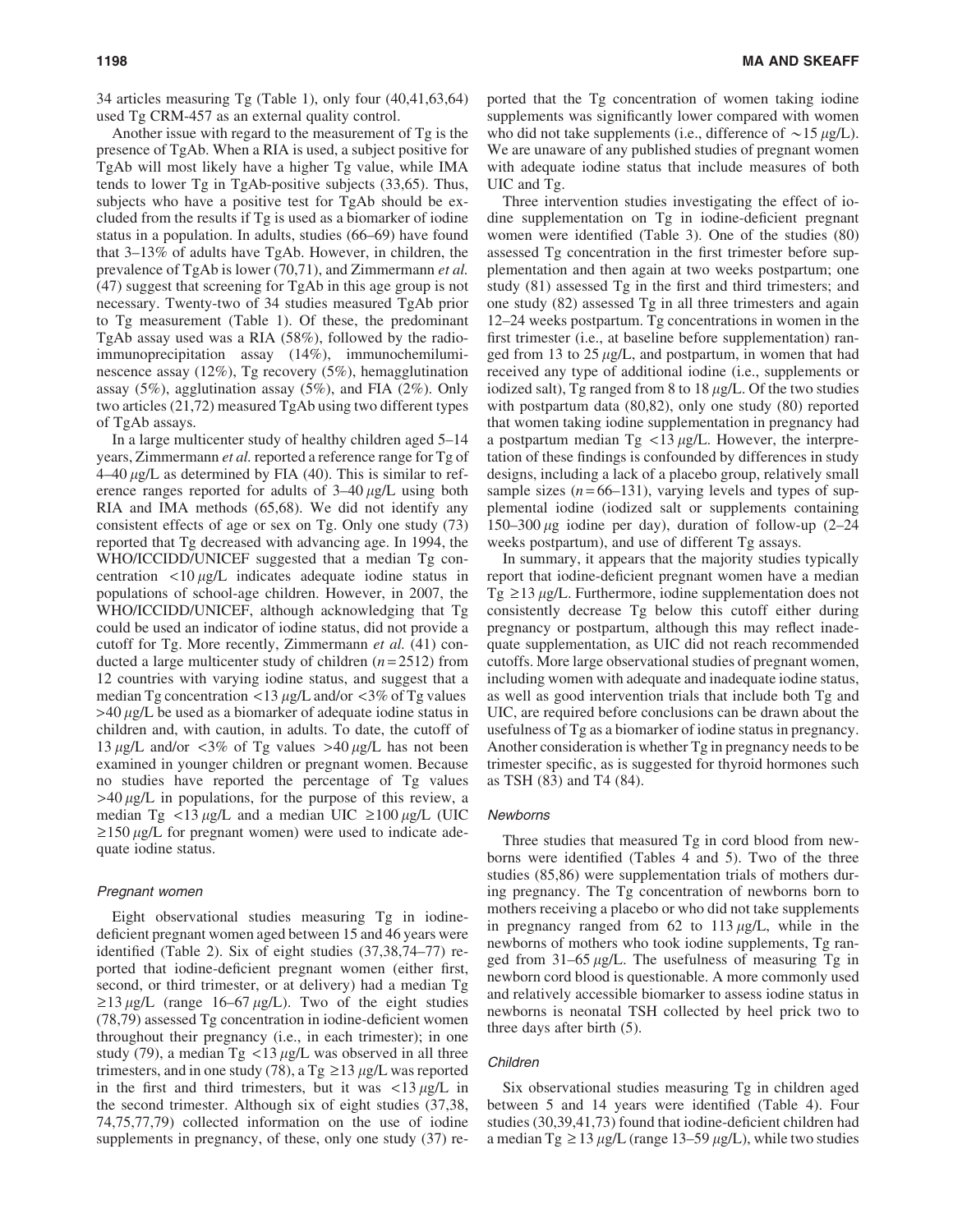|                                                        |                                                                        |                                                          | TABLE 2. OBSERVATIONAL STUDIES MEASURING TG IN RELATION TO IODINE STATUS IN PREGNANT WOMEN |                                      |                                            |                                                                                     |                                                                                                                                                                                |                                                                                                           |
|--------------------------------------------------------|------------------------------------------------------------------------|----------------------------------------------------------|--------------------------------------------------------------------------------------------|--------------------------------------|--------------------------------------------|-------------------------------------------------------------------------------------|--------------------------------------------------------------------------------------------------------------------------------------------------------------------------------|-----------------------------------------------------------------------------------------------------------|
| Authors                                                | $Age (years)^{a}$ ; country                                            | <b>Trimesters</b>                                        | $UIC^{c}$ ( $\mu g/L$ )                                                                    |                                      |                                            | $Tg^\mathrm{c}\,(\mu g/L)$                                                          | Findings                                                                                                                                                                       | Comments                                                                                                  |
| Pedersen et al.<br>(38)                                | $21-38$ ; $n=20$ ;<br>Denmark                                          | 3rd                                                      | 52 <sup>d</sup>                                                                            |                                      |                                            | 67                                                                                  | Suggested high Tg might<br>be due to an increase<br>in iodine intake in                                                                                                        | iodine supplements.<br>Women did not take                                                                 |
| Laurberg et al.<br>(76)                                | Sweden, and<br>Denmark,<br>$NR; n=20;$<br>Iceland                      | At term                                                  | Denmark<br>Sweden<br>Iceland                                                               | 118<br>38                            | Denmark<br>Sweden<br>Iceland               | 15.9<br>29.7                                                                        | Women living in Denmark<br>those living in Sweden<br>higher median Tg than<br>had a significantly<br>pregnancy                                                                 | supplement use<br>No data on                                                                              |
| Eltom et al.<br>(78)                                   | Sweden and<br>20–40; $n=48$ ;<br>Sudan                                 | 1st, 2nd, and<br>3rd                                     | <b>lst</b><br>89<br>38<br>Sudanese<br>Swedish                                              | 3rd<br>76<br>Trimesters<br>2nd<br>89 | Sudanese<br>Swedish                        | 18.0<br>30.0<br>3rd<br>Trimesters<br>$10.5$<br>25.0<br>2nd<br>$15.5$<br>27.5<br>lst | Swedish women in the<br>and Iceland ( $p < 0.05$ )<br>Sudanese women had a<br>$(p < 0.001)$ , and 3rd<br>median Tg than the<br>significantly higher<br>1st ( $p < 0.05$ ), 2nd | Women were followed<br>pregnancy; no data<br>on supplement use<br>throughout                              |
| Costeira et al.<br>$(79,93)^e$                         | 29.9; $n = 118$ ;<br>Portugal                                          | and 1 year PP<br>1st, $2nd$ and $3rd$ trimester,         | Trimester<br>2nd<br><b>Ist</b><br>3rd                                                      | 8224                                 | Trimester<br>2nd<br>1st<br>3rd             | $\frac{11.0}{12.7}$<br>1.0                                                          | Tg in 1st and 2nd trimester<br>13 $\mu$ g/L in 3rd trimester<br>increased from 11 to<br>trimesters ( $p < 0.01$ ).                                                             | Women were followed<br>pregnancy; they did<br>not take iodine<br>throughout                               |
| Brucker-Davis<br>Raverot et al.<br>et al. (74)<br>(75) | $15.3 - 45.7$ ; $n = 228$ ;<br>$18-40$ ; $n=110$ ;<br>France<br>France | 1st, $2nd$ , and<br>3rd<br>1 <sub>st</sub>               | 116<br>1 year PP<br>Trimester<br>2nd<br>Ist                                                | $\overline{5}$<br>69                 | 1 year PP<br>Trimester<br>2nd<br>Ist       | $16.7$<br>$16.2%$<br>$16.3%$<br>17.4                                                | Tg was not correlated with<br>Tg in the 1st, $2^{\text{nd}}$ , or 3rd<br>significantly different<br>trimesters were not<br>UIC                                                 | iodine supplements<br>iodine supplements<br>Women did not take<br>Women did not take<br>supplements       |
| Andersen et al.<br>(37)                                | $27.3; n = 140;$<br>Denmark                                            | At term                                                  | No supplements<br>Supplements<br>All<br>3rd                                                | <b>医爱生</b>                           | No supplements<br>Supplements<br>3rd<br>ΈA | $14.0^6$<br>$22.9^{6}$                                                              | those not taking supple-<br>cantly lower Tg than<br>Women taking supple-<br>I/day) had a signifi-<br>ments (i.e., $150 \mu$ g<br>(p > 0.05)                                    |                                                                                                           |
| Brough et al.<br>$(77)$                                | $31; n = 70;$<br>New Zealand                                           | feeding<br>for $>3$ weeks<br>3rd trimester<br>or breast- | 3rd trimester<br>$\mathbb{R}$                                                              | 85<br>$\overline{7}$                 | 3rd trimester<br><b>PH</b>                 | 15.9<br>13.9                                                                        | Tg was not correlated with<br>3rd trimester and at PP<br>UIC in women in the<br>ments $(p < 0.001)$                                                                            | $70\%$ pregnant women and $36\%$<br>women used iodine<br>ranging from 100<br>breastfeeding<br>supplements |
|                                                        | <sup>a</sup> Range used unless mean reported                           |                                                          |                                                                                            |                                      |                                            |                                                                                     |                                                                                                                                                                                | to $150 \mu g$ I/day                                                                                      |

aRange used unless mean reported.

bOnly subjects with no known thyroid disease or negative for TgAb were included.

Median used unless mean or geometric mean reported.

Tange used unless mean reported.<br>
"Nange used unless mean to provid disease or negative for TgAb were included.<br>
"Nedhy subjects with no known thyroid disease or negative for TgAb were included.<br>
"The creported as *µglg* c <sup>4</sup>UIC reported as *uglg* creatinine.<br>"Ig was reported in Costeira *et al.* (79); UIC and the data on supplement use were reported in Costeira *et al.* (93). These two studies were counted as one study (79).<br>Geometric mean

I, iodine; PP, postpartum.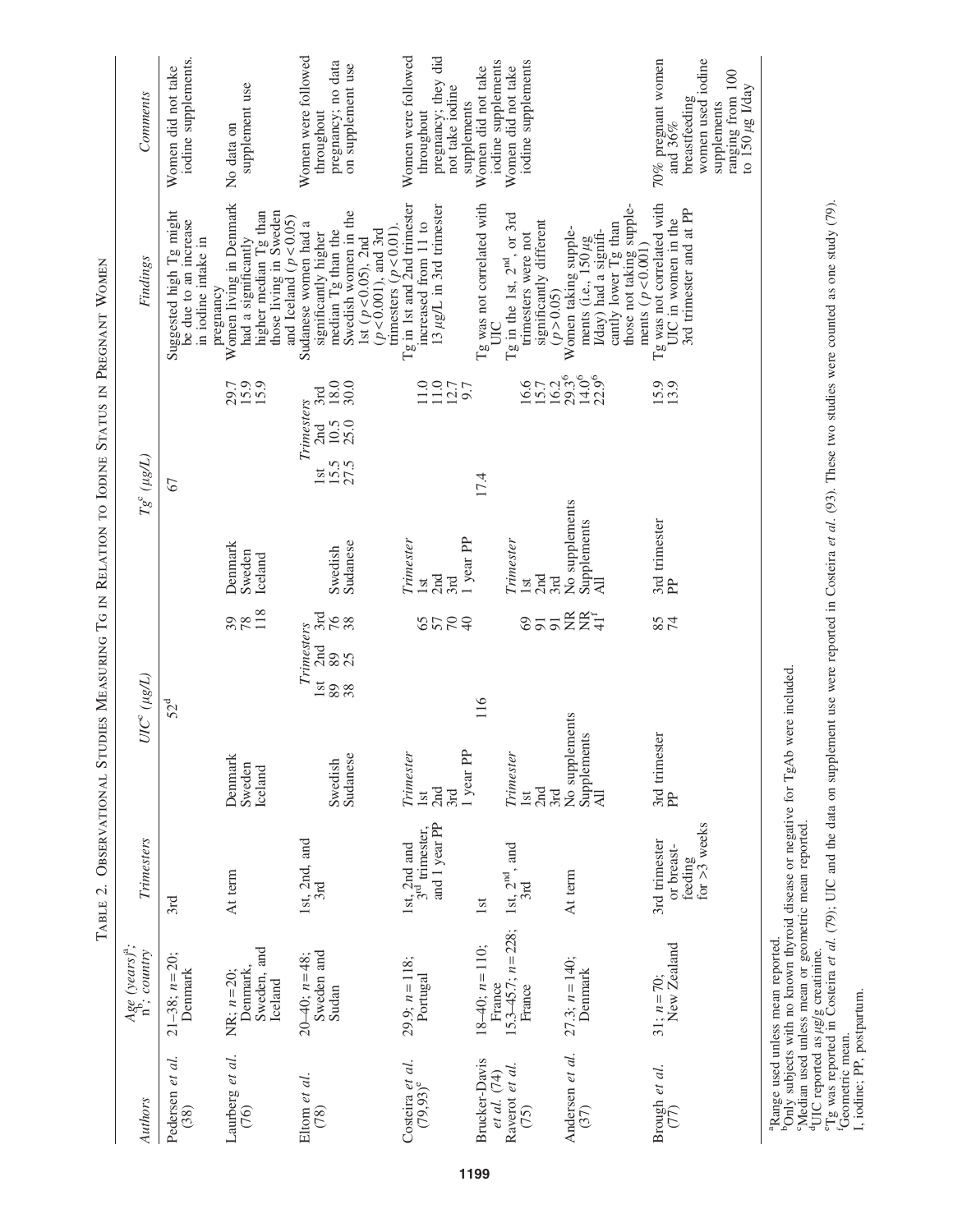TABLE 3. INTERVENTION STUDIES INVESTIGATING THE EFFECT OF IODINE SUPPLEMENTATION ON TG IN PREGNANT WOMEN Table 3. Intervention Studies Investigating the Effect of Iodine Supplementation on Tg in Pregnant Women

| Comments                          | Unequal group<br>sizes (38 women                                      | in iodine                     | supplemented                           | group while<br>70 women in    |              | no iodine group); | 14 women had  | goiter previously<br>All women were | thyroid             | peroxidase                     | antibody-positive; | PP data for Tg   | was available | from a figure                                           | only      |             | All pregnant                                                                                                                                                                                                                                                                                                                                                                                                                    | women were                                                        | not iodine                 | supplemented | before enrolling                                          | in the study; | 32% of pregnant            | women took IS | at least 1 year | before their | pregnancy |
|-----------------------------------|-----------------------------------------------------------------------|-------------------------------|----------------------------------------|-------------------------------|--------------|-------------------|---------------|-------------------------------------|---------------------|--------------------------------|--------------------|------------------|---------------|---------------------------------------------------------|-----------|-------------|---------------------------------------------------------------------------------------------------------------------------------------------------------------------------------------------------------------------------------------------------------------------------------------------------------------------------------------------------------------------------------------------------------------------------------|-------------------------------------------------------------------|----------------------------|--------------|-----------------------------------------------------------|---------------|----------------------------|---------------|-----------------|--------------|-----------|
| Findings                          | iodine supple-<br>Women taking                                        | ments did not                 | have a signifi-                        | cantly lower<br>Tg in the 1st |              | trimester and     | 0.5 months PP | Women taking                        | supplements         | had a signifi-<br>cantly lower |                    | Tg than wom-     |               | en taking pla-<br>cebo in the 3rd                       | trimester | $(p=0.001)$ | There was no                                                                                                                                                                                                                                                                                                                                                                                                                    | significant<br>difference in                                      |                            | Tg within    | groups $(p=0.13)$ or be-                                  |               | tween groups<br>$(p=0.21)$ |               |                 |              |           |
|                                   |                                                                       |                               |                                        |                               |              |                   |               |                                     |                     |                                |                    |                  |               |                                                         |           |             | $3 - 6^8$                                                                                                                                                                                                                                                                                                                                                                                                                       | $\begin{array}{c}\n\text{months PP} \\ 16.7 \\ 14.9\n\end{array}$ |                            |              | 18.1                                                      |               |                            |               |                 |              |           |
|                                   |                                                                       | $\frac{13.5}{8.3}$            |                                        |                               |              |                   |               |                                     | 3rd                 | 19.4<br>14.1                   |                    |                  |               |                                                         |           |             |                                                                                                                                                                                                                                                                                                                                                                                                                                 | 3rd                                                               | 22.1<br>24.8<br>13.9       |              |                                                           |               |                            |               |                 |              |           |
| $Tg~(\mu g/L)^{\rm d}$            | 1st trimester <sup>g</sup> $0.5$ months $PPg$                         |                               |                                        |                               |              |                   |               | Trimesters                          |                     |                                |                    |                  |               |                                                         |           |             | <i>Trimesters</i> <sup>8</sup>                                                                                                                                                                                                                                                                                                                                                                                                  | 2n7<br>22.76<br>21.64                                             |                            |              |                                                           |               |                            |               |                 |              |           |
|                                   |                                                                       | 16.6<br>16.5                  |                                        |                               |              |                   |               |                                     | Lst                 | $17.1$<br>$18.0^{f,g}$         |                    |                  |               |                                                         |           |             |                                                                                                                                                                                                                                                                                                                                                                                                                                 | <b>Ist</b>                                                        | $21.3$<br>$25.4$<br>$13.0$ |              |                                                           |               |                            |               |                 |              |           |
|                                   |                                                                       |                               |                                        |                               |              |                   |               |                                     |                     |                                |                    |                  |               |                                                         |           |             | $\begin{array}{c}\n 3\text{-}6 \\  \text{1001} \\  \text{1100} \\  \text{1100} \\  \text{120} \\  \text{130} \\  \text{140} \\  \text{150} \\  \text{160} \\  \text{170} \\  \text{180} \\  \text{190} \\  \text{100} \\  \text{100} \\  \text{100} \\  \text{110} \\  \text{120} \\  \text{130} \\  \text{160} \\  \text{180} \\  \text{190} \\  \text{190} \\  \text{190} \\  \text{190} \\  \text{190} \\  \text{190} \\  \$ |                                                                   |                            |              |                                                           |               |                            |               |                 |              |           |
|                                   |                                                                       |                               |                                        |                               |              |                   |               |                                     |                     |                                |                    |                  |               |                                                         |           |             |                                                                                                                                                                                                                                                                                                                                                                                                                                 | 3122                                                              |                            |              |                                                           |               |                            |               |                 |              |           |
| $UIC~(\mu g/L)^{\rm d}$           |                                                                       |                               |                                        |                               |              |                   |               | Trimesters                          |                     | ដូងខ្ន                         |                    |                  |               |                                                         |           |             | Trimesters <sup>8</sup>                                                                                                                                                                                                                                                                                                                                                                                                         | <b>AREN</b><br>2017                                               |                            |              |                                                           |               |                            |               |                 |              |           |
|                                   | 1st trimester <sup>e</sup> 0.5 months<br>55 $50^{\text{F}}$<br>49 105 |                               |                                        |                               |              |                   |               |                                     | lst                 | $\frac{51}{51}$ <sup>8,h</sup> |                    |                  |               |                                                         |           |             |                                                                                                                                                                                                                                                                                                                                                                                                                                 | lst                                                               | 145                        |              | 137                                                       |               |                            |               |                 |              |           |
| Group <sup>c</sup>                |                                                                       | $\frac{300 \mu g}{300 \mu g}$ |                                        |                               |              |                   |               |                                     |                     | $\frac{0 \mu g}{150 \mu g}$    |                    |                  |               |                                                         |           |             |                                                                                                                                                                                                                                                                                                                                                                                                                                 |                                                                   |                            |              | $\frac{200 \mu g}{300 \mu g}$                             |               |                            |               |                 |              |           |
| Study design <sup>b</sup>         | Women $(n = 108)$<br>randomized to                                    | receive either                | iodine supple-<br>ments $(300 \,\mu g$ |                               | (/day) or no | iodine until      | 0.5 months PP | Women $(n=66)$                      | randomized to       | receive a vita-                | min and min-       | eral tablet with |               | 0 (placebo) or<br>$150 \mu g$ I daily<br>until 9 months |           |             | Women $(n=131)$                                                                                                                                                                                                                                                                                                                                                                                                                 | randomized to                                                     | receive either             |              | IS, $200 \mu$ g, or<br>$300 \mu$ g I daily<br>until $3-6$ |               | months PP                  |               |                 |              |           |
| $(years)^{a}$ ;<br>country<br>Age |                                                                       |                               |                                        |                               |              |                   |               | $18 - 35$ ;                         |                     |                                |                    |                  |               |                                                         |           |             | 31; Spain                                                                                                                                                                                                                                                                                                                                                                                                                       |                                                                   |                            |              |                                                           |               |                            |               |                 |              |           |
| Authors                           | esenkötter $21-40$ ;<br><i>et al.</i> (80) Germany<br>Liesenkötter    |                               |                                        |                               |              |                   |               | Nøhr                                | et al. (81) Denmark |                                |                    |                  |               |                                                         |           |             | Santiago<br>$et \ al. \ (82)$                                                                                                                                                                                                                                                                                                                                                                                                   |                                                                   |                            |              |                                                           |               |                            |               |                 |              |           |

aRange used unless mean reported.

bOnly subjects with no known thyroid disease or negative for thyroglobulin antibody were included. <sup>9</sup>Range used unless mean reported.<br><sup>b</sup>Only subjects with no known thyroid disease or negative for thyroglobulin antibody were included.<br><sup>6</sup>Actual quantity of iodine from supplement; Liesenkötter *et al.* (80) and Santiag

cActual quantity of iodine from supplement; Liesenkötter *et al.* (80) and Santiago *et al.* (82) used iodine supplements in the form of KI. <sup>d</sup>Median used unless mean reported.

eUIC reported as lg/g creatinine. fEstimated value from a figure.

hEstimated value from a table.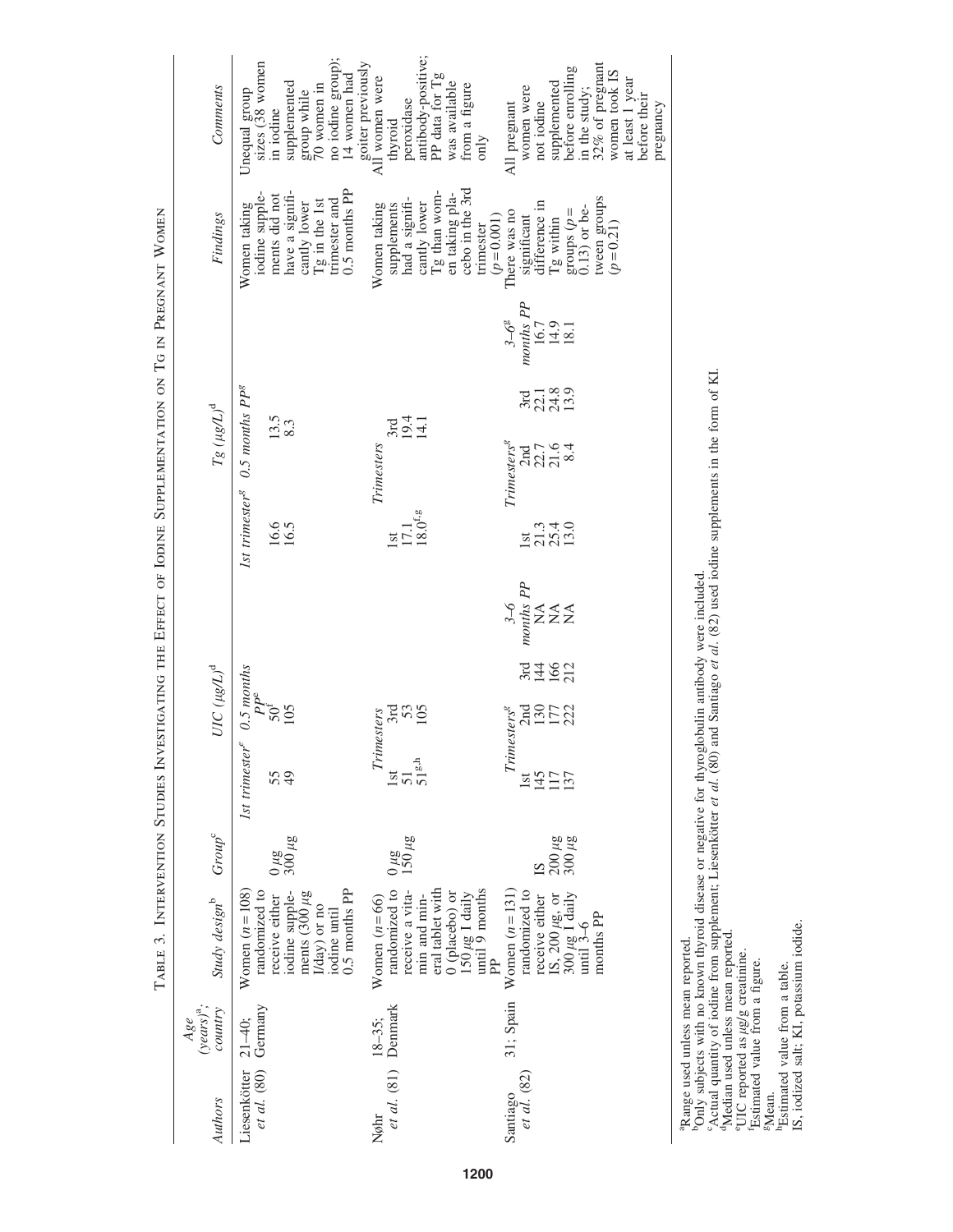|                                        | TABLE 4.                                        |                                                                                          |                    |                       |                                                                                         |                      |                                                      | OBSERVATIONAL STUDIES MEASURING TG IN RELATION TO IODINE STATUS IN NEWBORNS, CHILDREN, AND ADULTS                                                                                                                                                                             |                                                                                                                          |
|----------------------------------------|-------------------------------------------------|------------------------------------------------------------------------------------------|--------------------|-----------------------|-----------------------------------------------------------------------------------------|----------------------|------------------------------------------------------|-------------------------------------------------------------------------------------------------------------------------------------------------------------------------------------------------------------------------------------------------------------------------------|--------------------------------------------------------------------------------------------------------------------------|
| Authors                                | $Age (years)^{a}$ ; n <sup>b</sup> ;<br>country |                                                                                          | $UIC^{c}(\mu g/L)$ |                       |                                                                                         | $Tg^c$ ( $\mu g/L$ ) |                                                      | Findings                                                                                                                                                                                                                                                                      | Comments                                                                                                                 |
| Andersen et al.<br>Newborns<br>(37)    | Denmark<br>Newborns;<br>$n = 140$ ;             | No supplements<br>Supplements<br>ΈΑ                                                      |                    | $44^{\circ}$          | No supplements<br>Supplements<br>ΈÁ                                                     |                      | $31.1^{\rm d}$<br>$61.6^{d}$<br>$50.0^{\rm d}$       | Infants of mothers taking iodine<br>supplements of 150 µg I/day<br>had a significantly lower Tg<br>than infants born to mothers<br>not taking supplements<br>$(p < 0.001)$                                                                                                    | of urine from infant and<br>A lag period (i.e., 5 days)<br>between the collection<br>cord blood samples                  |
| Simsek et al. (39)<br>Children         | $8-10$ ; $n=727$ ;<br>Turkey                    | Akçakoca<br>Mudurnu<br>Yiğilca<br>Urban <sup>e</sup><br>Gerede<br>Düzce<br>Rural<br>Bolu |                    | 96<br>46<br>71<br>108 | Akçakoca<br>Mudumu<br>Yiğilca<br>Urban <sup>e</sup><br>Gerede<br>Düzce<br>Rural<br>Bolu |                      | 10.9<br>8.4<br>$27.2$<br>$14.3$<br>$12.8$<br>59.1    | was negatively correlated with<br>cient children ( $p < 0.001$ ); Tg<br>lower Tg than children with<br>deficiency and iodine suffi-<br>children had a significantly<br>urinary iodine $(r = -0.27,$<br>mild to moderate iodine<br>Severely iodine deficient<br>$p < 0.001$ ). |                                                                                                                          |
| Zimmermann<br>et al. (40)              | $5-14$ ; $n=710$ ;<br>5 countries               | South Africa<br>Switzerland<br>Countries:<br>Bahrain<br>China<br>Peru<br>All             |                    | <b>FESSES</b>         | South Africa<br>Switzerland<br>Countries:<br>Bahrain<br>China<br>Peru<br><b>All</b>     |                      | 11.6<br>$18.4$<br>$19.2$<br>$14.5$<br>$14.5$<br>19.3 | countries had high Tg despite<br>$4-40 \mu g/L$ ). Of the five coun-<br>determine the Tg reference<br>Purpose of this study was to<br>tries, children from three<br>interval of children (i.e.,<br>being iodine sufficient                                                    |                                                                                                                          |
| Bayram et al.<br>(30)                  | $10-14$ ; $n=109$ ;<br>Turkey                   |                                                                                          | $51^e$             |                       |                                                                                         | 49.9 <sup>e</sup>    |                                                      | goitrous children ( $p < 0.001$ );<br>Tg was negatively correlated<br>significantly lower Tg than<br>Nongoitrous children had a<br>$(r = -0.611, p < 0.05)$<br>with urinary iodine                                                                                            |                                                                                                                          |
| Skeaff et al. (73)                     | New Zealand<br>$5-14$ ; $n=1153$ ;              | Age (years)<br>$5-7$<br>$11 - 14$<br>$8 - 10$<br>All                                     |                    | <b>355</b><br>68      | Age (years)<br>$5-7$<br>$11 - 14$<br>$8 - 10$<br>$\overline{AB}$                        |                      | $16.2$<br>$12.5$<br>$11.1$<br>$12.9$                 | a significantly lower Tg than<br>Iodine sufficient children had<br>iodine deficient children<br>(p < 0.001)                                                                                                                                                                   |                                                                                                                          |
| Cooper (55)<br>Lonsdale-<br>Skeaff and | New Zealand<br>$8-10$ ; $n=147$ ;               |                                                                                          | 113                |                       |                                                                                         | 10.8                 |                                                      | iodine deficiency, suggesting<br>status but Tg indicated mild<br>UIC indicated adequate iodine<br>that the children still had<br>thyroid enlargement                                                                                                                          | ECLIA and RIA method<br>Correction factor of 0.588<br>intraassay variation in<br>Tg values between<br>used to adjust for |
|                                        |                                                 |                                                                                          |                    |                       |                                                                                         |                      |                                                      |                                                                                                                                                                                                                                                                               | (continued)                                                                                                              |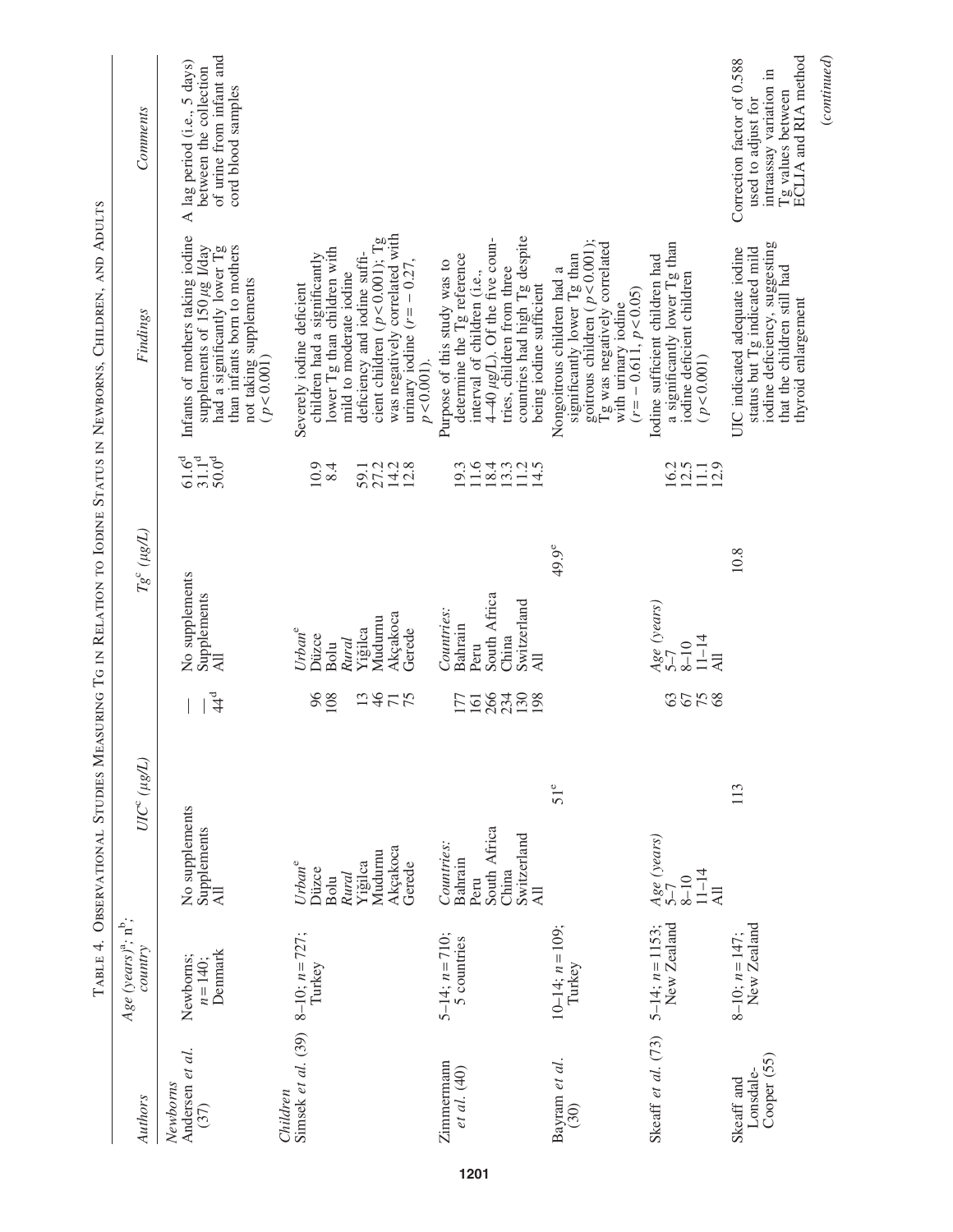|                             |                                                  |                                                                                                                                                                      |                                                                                             | (CONTINUED)<br>TABLE 4.                                                                                                                                                             |                                                                                                 |                                                                                                                                                                                                                                  |                                                                                |
|-----------------------------|--------------------------------------------------|----------------------------------------------------------------------------------------------------------------------------------------------------------------------|---------------------------------------------------------------------------------------------|-------------------------------------------------------------------------------------------------------------------------------------------------------------------------------------|-------------------------------------------------------------------------------------------------|----------------------------------------------------------------------------------------------------------------------------------------------------------------------------------------------------------------------------------|--------------------------------------------------------------------------------|
| Authors                     | $Age (years)^{a}$ ; $n^{b}$ ;<br>country         | $UIC^c(\mu g/L)$                                                                                                                                                     |                                                                                             | $Tg^c\ (\mu g/L)$                                                                                                                                                                   |                                                                                                 | Findings                                                                                                                                                                                                                         | Comments                                                                       |
| Zimmermann<br>et al. (41)   | 6-12; $n = 2512$ ;<br>12 countries               | South Africa<br>Switzerland<br>Philippines<br>Countries:<br>Tajikistan<br>Indonesia<br>Tanzania<br>Morocco<br>Paraguay<br>Bahrain<br>Croatia<br>China<br>Peru<br>AII | $\overline{16}$<br>52<br>137<br>154<br>178<br>235<br>282<br>205<br>338<br>197<br>257<br>151 | South Africa<br>Switzerland<br>$Countriesd$ :<br>Philippines<br>Tajikistan<br>Indonesia<br>Paraguay<br>Tanzania<br>Morocco<br>Bahrain<br>Croatia<br>China<br>Peru<br>$\overline{a}$ | 10.9<br>18.0<br>$12.6$<br>9.8<br>13.6<br>18.6<br>17.6<br>10.5<br>13.1<br>11.5<br>$11.3$<br>25.5 | Tg followed a U-shaped curve<br>excessive iodine intake as<br>from severely deficient to<br>assessed by UIC                                                                                                                      |                                                                                |
| Fenzi et al. (25)<br>Adults | 38.8; $n = 840$ ;<br>Italy                       | Iodine sufficient<br>Endemic goiter                                                                                                                                  | $88^{\mathrm{e,f}}$<br>$44^{\mathrm{e,f}}$                                                  | Iodine sufficient<br>Endemic goiter                                                                                                                                                 | $9.5^e$<br>49.9 <sup>e</sup>                                                                    | lower Tg than adults living in<br>an endemic goiter area<br>$(p<0.01)$ ; Tg was negatively<br>correlated with urinary iodine<br>Adults living in an iodine suffi-<br>cient area had a significantly<br>$(r = -0.185, p = 0.001)$ |                                                                                |
| Gutekunst et al.<br>(45)    | Germany and<br>$\geq$ 17; $n = 1291$ ;<br>Sweden | Germany<br>Sweden                                                                                                                                                    | 63 <sup>g</sup><br>141 <sup>g</sup>                                                         | Germany<br>Sweden                                                                                                                                                                   | 43.0<br>21.2                                                                                    | cantly lower Tg than Swedish<br>German adults had a signifi-<br>adults $(p < 0.0001)$                                                                                                                                            |                                                                                |
| Pedersen et al.<br>(38)     | $22-37$ ; $n = 20$ ;<br>Denmark                  | 42g                                                                                                                                                                  |                                                                                             | 32.5                                                                                                                                                                                |                                                                                                 |                                                                                                                                                                                                                                  | for TgAb but were not<br>included in Tg results<br>Six adults were positive    |
| Hintze et al. (90)          | $60-97$ ; $n = 286$ ;<br>Germany                 | 64g                                                                                                                                                                  |                                                                                             | 8.9                                                                                                                                                                                 |                                                                                                 | significantly lower median Tg<br>Adults with no goiter had a<br>than adults with goiter $(p<0.001)$                                                                                                                              |                                                                                |
| Laurberg et al.<br>(46)     | Denmark and<br>$66-70$ ; $n = 523$ ;<br>Iceland  | Denmark<br>Iceland                                                                                                                                                   | 38<br>150                                                                                   | Denmark<br>Iceland                                                                                                                                                                  | 15.5<br>9.5                                                                                     | adults living had Tg $>$ 50 $\mu$ g/<br>L; while in Iceland, 3.4%<br>In Denmark (Jutland), 14.2%<br>adults had Tg $>$ 50 $\mu$ g/L                                                                                               | Differences in Tg between<br>and Iceland not reported<br>adults living Denmark |
| Knudsen et al.<br>(44)      | $18-65$ ; $n = 3759$ ;<br>Denmark                | Copenhagen<br>Aalborg                                                                                                                                                | 68                                                                                          | Copenhagen<br>Aalborg                                                                                                                                                               | $\frac{113}{15.2}$                                                                              | Adults living in Copenhagen had<br>a significantly lower Tg than<br>adults living in Aalborg<br>(p < 0.001)                                                                                                                      | Adults included those who<br>were taking iodine sup-<br>plements.              |
|                             |                                                  |                                                                                                                                                                      |                                                                                             |                                                                                                                                                                                     |                                                                                                 |                                                                                                                                                                                                                                  | (continued)                                                                    |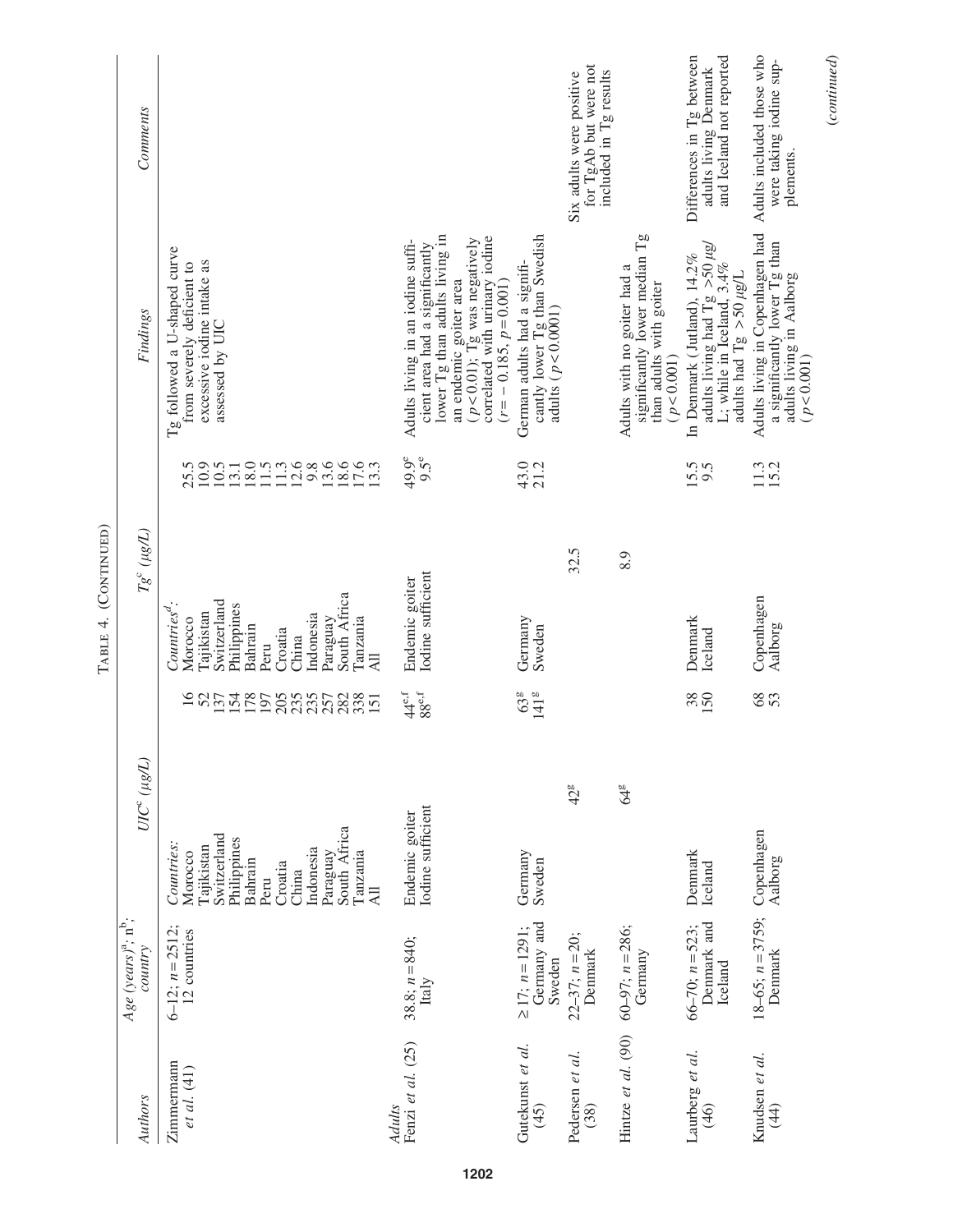| Authors                                       | Age (years) <sup>a</sup> ; $n^b$ ;<br>country                 |                                | $UIC^c~(\mu g/L)$                    |                       |                                                                           | $Tg^c(\mu g/L)$                                                                              |                                       | Findings                                                                                                                                                                                     | Comments                                           |
|-----------------------------------------------|---------------------------------------------------------------|--------------------------------|--------------------------------------|-----------------------|---------------------------------------------------------------------------|----------------------------------------------------------------------------------------------|---------------------------------------|----------------------------------------------------------------------------------------------------------------------------------------------------------------------------------------------|----------------------------------------------------|
| Thomson et al.<br>(91)                        | 18–49; $n = 233$ ;<br>New Zealand                             |                                | 54                                   |                       |                                                                           | $\overline{5}$ .                                                                             |                                       | Tg was negatively correlated<br>with UIC ( $r = -0.210$ ,<br>$p = 0.003$                                                                                                                     |                                                    |
| (43)                                          | Rasmussen et al. $18-65$ ; $n=4649$ ; Copenhagen<br>Denmark   | Aalborg                        |                                      | $\frac{8}{3}$<br>53   | Copenhagen<br>Aalborg                                                     |                                                                                              | $\frac{11.5}{15.4}$                   | Adults living in Copenhagen had Adults included pregnant<br>adults living in Aalborg<br>( $p < 0.001$ ); Tg was negatively<br>correlated with iodine intake<br>a significantly lower Tg than | lactating women (1.8%)<br>women $(1.3\%)$ and      |
| Teng et al. (42)                              | $14-95$ ; $n=3761$ ;<br>China                                 | Huanghua<br>Zhangwu<br>Panshan | <b>Baseline</b><br>103<br>375<br>615 | 5 years<br>350<br>635 | Huanghua<br>Zhangwu<br>Panshan                                            | Baseline 5 years<br>$\begin{array}{c}\n7.7 \\ 7.7 \\ 6.0 \\ 9.1 \\ 6.4\n\end{array}$<br>10.2 |                                       | than adults living in Huanghua<br>Adults living in Zhangwu city<br>had a significantly lower Tg<br>baseline $(p < 0.001)$ and<br>5 years ( $p < 0.001$ )<br>and Pangshan cities at           |                                                    |
| Bayram et al.<br>(30)                         | 28.7; $n = 109$ ;<br>Turkey                                   |                                | 31 <sup>e</sup>                      |                       |                                                                           | 68.9 <sup>e</sup>                                                                            |                                       | adults with goiter ( $p < 0.001$ )<br>significantly lower Tg than<br>Adults with no goiter had a                                                                                             |                                                    |
| Vejbjerg et al.<br>(21)                       | $18-65$ ; $n=4649$ ;<br>Denmark                               | Copenhagen<br>Aalborg          | $^{15}$<br><b>Before</b><br>61       | After<br>99<br>86     | Copenhagen<br>Aalborg                                                     | $^{1S}$<br>Before<br>11.5<br>15.4                                                            | $\frac{\text{After}}{9.1}$<br>9.3     | Adults living in Copenhagen and<br>lower Tg after introduction of<br>mandatory iodization of salt<br>Aalborg had a significantly<br>(p < 0.001)                                              | cross-sectional samples<br>This study included two |
|                                               | Cahoon et al. $(72)$ 10-33; $n = 7890$ ; NR<br><b>Belarus</b> |                                |                                      |                       | $UIC$ ( $\mu$ g/L)<br>$100 - 2120$<br>$50 - 100$<br>$20 - 50$<br>$0 - 20$ |                                                                                              | $\frac{0.8}{2.6}$<br>$\overline{2.1}$ | Adults with UIC 100-2120 µg/L<br>median Tg than subjects with<br>UIC of 50-100, 20-50, and<br>had a significantly lower<br>$(100.020 \mu g/L)$ ( $p < 0.001$ )                               |                                                    |
| <sup>a</sup> Range used unless mean reported. |                                                               |                                |                                      |                       |                                                                           |                                                                                              |                                       |                                                                                                                                                                                              |                                                    |

Table 4. (Continued)

TABLE 4. (CONTINUED)

bOnly subjects with no known thyroid disease or negative for TgAb.

b angle used unless mean reported.<br>
b angle used unless mean reported disease or negative for TgAb.<br>
(Median used unless mean or geometric mean reported.<br>
Geometric mean.<br>
Mean.<br>
Mean.<br>
FUIC reported as urinary iodine exc

Median used unless mean or geometric mean reported. d<sub>Geometric mean.</sub>

fUIC reported as urinary iodine excretion ( $\mu$ g/day). FUIC reported as  $\mu$ g/g creatinine.

1203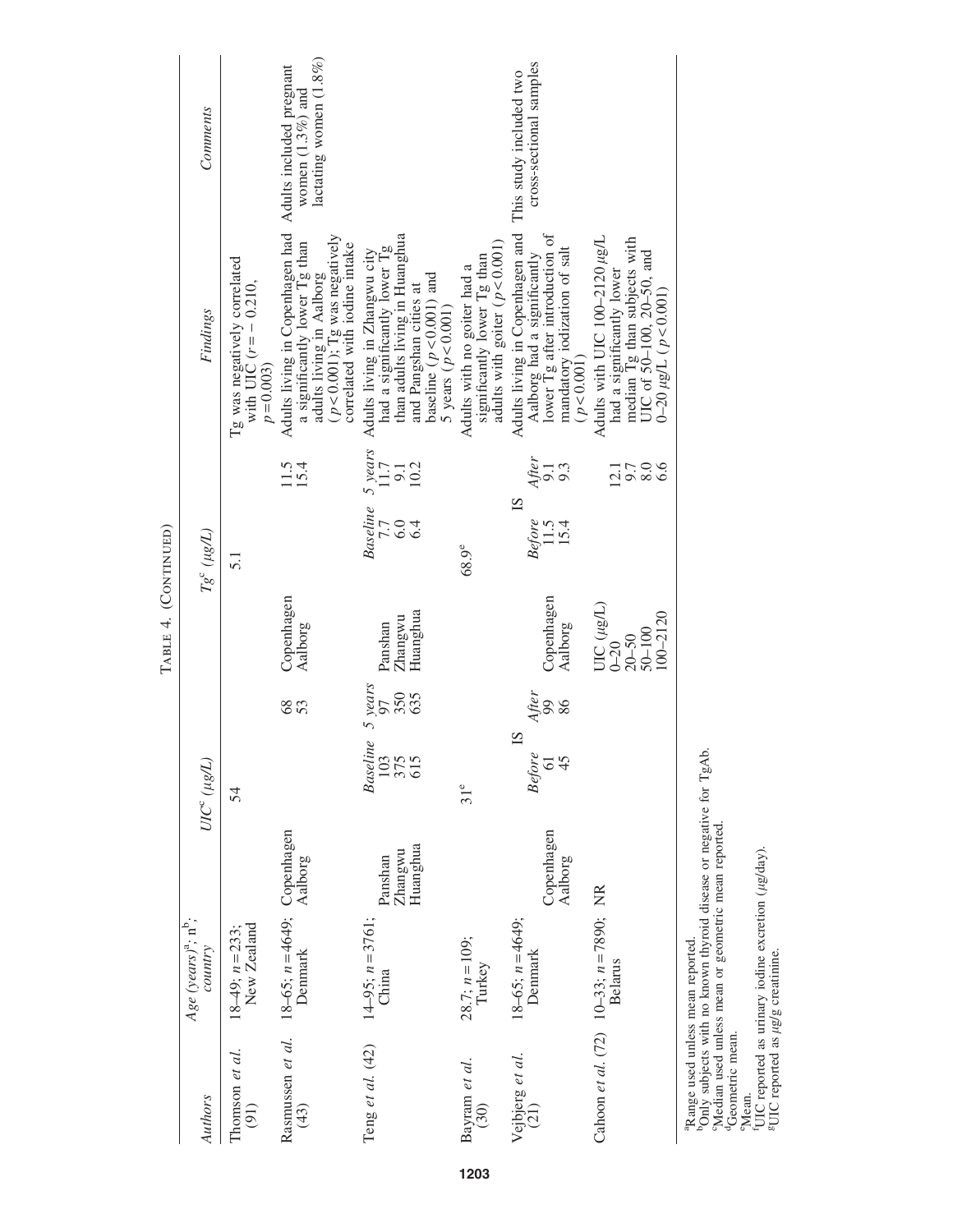|                                       |                                |                                                                                                                                                                                               | <b>SECRET HANDLESS</b>                                                                        |                                   |                                                                |                                                      |                                                         |                                                                                                                                                                                                                             |                                                                                                                |
|---------------------------------------|--------------------------------|-----------------------------------------------------------------------------------------------------------------------------------------------------------------------------------------------|-----------------------------------------------------------------------------------------------|-----------------------------------|----------------------------------------------------------------|------------------------------------------------------|---------------------------------------------------------|-----------------------------------------------------------------------------------------------------------------------------------------------------------------------------------------------------------------------------|----------------------------------------------------------------------------------------------------------------|
| Authors                               | Age $(years)^{a}$ ;<br>country | Study design <sup>b</sup>                                                                                                                                                                     |                                                                                               | UIC $(\mu g/L)^c$                 |                                                                |                                                      | $Tg~(\mu g/L)^{\rm c}$                                  | Findings                                                                                                                                                                                                                    | Comments                                                                                                       |
| et al. (85)<br>Newborns<br>Pedersen   | Denmark<br>Newborns;           | randomized to receive<br>either 200 µg I/day or<br>no iodine supplement<br>to mothers who were<br>infants $(n=54)$ born<br>Data obtained from                                                 | $\frac{0 \,\mu{\rm g}}{200 \,\mu{\rm g}}$                                                     |                                   | 27                                                             | $\frac{0 \,\mu g}{200 \,\mu g}$                      |                                                         | Tg than infants born<br>taking supplements<br>$(p=0.005)$<br>supplemented with<br>$200 \mu g$ I/day had a<br>significantly lower<br>67 Infants of mothers<br>38 supplemented w<br>to mothers not                            | A lag period (i.e.,<br>5 days) between<br>infants and cord<br>blood samples<br>the collection<br>of urine from |
| et al. (86)<br>Glinoer                | Belgium<br>Newborns;           | randomized to receive<br>131 $\mu$ g + 100 $\mu$ g L-T4,<br>infants $(n=180)$ born<br>to mothers who were<br>either 131 µg I/day,<br>Data obtained from<br>or placebo                         | $L-T4$<br>$\frac{0 \mu g}{131 \mu g}$<br>131 $\mu g$ +1                                       |                                   | 378                                                            | $\frac{0 \mu g}{131 \mu g + L - T4}$                 |                                                         | $131 \mu g$ I and 131 $\mu g$<br>I+L-T4 had a<br>supplemented with<br>placebo $(p < 0.001)$<br>significantly lower<br>Tg than infants of<br>Infants of mother<br>mothers taking<br>$113^{d}$<br>$65^{d}$<br>52 <sup>d</sup> | Cord blood used                                                                                                |
| et al. (89)<br>Benmiloud<br>Children  | 6-11;<br>Algeria               | intramuscular injection<br>iodized poppy seed oil<br>orally (120, 240, 480,<br>either a single dose of<br>randomized to receive<br>or 960 mg I) or<br>Children $(n = 169)$<br>of 480 mg I for | Injection<br>960 mg<br>480 mg<br>$240\,\mathrm{mg}$<br>$120\,\mathrm{mg}$<br>480 mg<br>Orally | <b>Baseline</b><br>2588<br>27     | 5 months<br>1185<br>109<br>99<br>132<br>$\frac{1}{4}$          | <b>Baseline</b><br>$175.0$<br>$77.0$<br>62.0<br>98.5 | 5 months<br>12.0<br>$\frac{31.0}{22.0}$<br>24.0<br>14.0 | All groups of children<br>Tg after 5 months<br>had a decrease in                                                                                                                                                            | The study only<br>baseline and<br>reported $Tg$<br>values for<br>5 months                                      |
| $Z$ immermann $6-15$ ;<br>et al. (47) | Morocco                        | Children $(n=377)$<br>received IS for<br>150-395 days<br>12 months                                                                                                                            |                                                                                               | Baseline<br>$\overline{17}$       | 165<br>$\overline{c}$<br>Months<br>181                         | Baseline<br>24.5                                     | 4.4<br>12<br>Months<br>6.2<br>$\overline{S}$            | significantly lower<br>Tg after using IS<br>for 12 months<br>Children had a                                                                                                                                                 |                                                                                                                |
| Zimmermann<br>et al. (40)             | Morocco<br>$5 - 14$ ;          | received IS for<br>Children $(n = 86)$<br>10 months                                                                                                                                           |                                                                                               | <b>Baseline</b><br>$\overline{2}$ | 102<br>$\overline{10}$<br>Months<br>$\overline{7}$<br>$\Omega$ | Baseline<br>49.0                                     | 8.0<br>$\overline{10}$<br>Months<br>13.0                | significantly lower<br>Tg after using IS<br>for 10 months<br>Children had a<br>(p < 0.001)                                                                                                                                  |                                                                                                                |
| et al. (64)<br>Gordon                 | $10-13$ ; New<br>Zealand       | randomized to receive<br>$150 \mu g$ I tablet daily<br>for 28 weeks<br>either placebo or<br>Children $(n=184)$                                                                                | $\frac{0 \mu g}{150 \mu g}$                                                                   | <b>Baseline</b><br>66<br>$\infty$ | 7 months<br>145<br>81                                          | <b>Baseline</b><br>15.2<br>16.5                      | 7 months<br>11.6<br>8.5                                 | Children taking iodine<br>significantly lower<br>Tg after 7 months<br>$(p < 0.001)$<br>tablets had a<br>(p < 0.001)                                                                                                         | was cognition<br>Main outcome                                                                                  |

# $\label{eq:constrained} (continued)$ (*continued*)

TABLE 5. INTERVENTION STUDIES INVESTIGATING THE EFFECT OF IODINE SUPPLEMENTATION ON TG IN NEWBORNS, CHILDREN, AND ADULTS Table 5. Intervention Studies Investigating the Effect of Iodine Supplementation on Tg in Newborns, Children, and Adults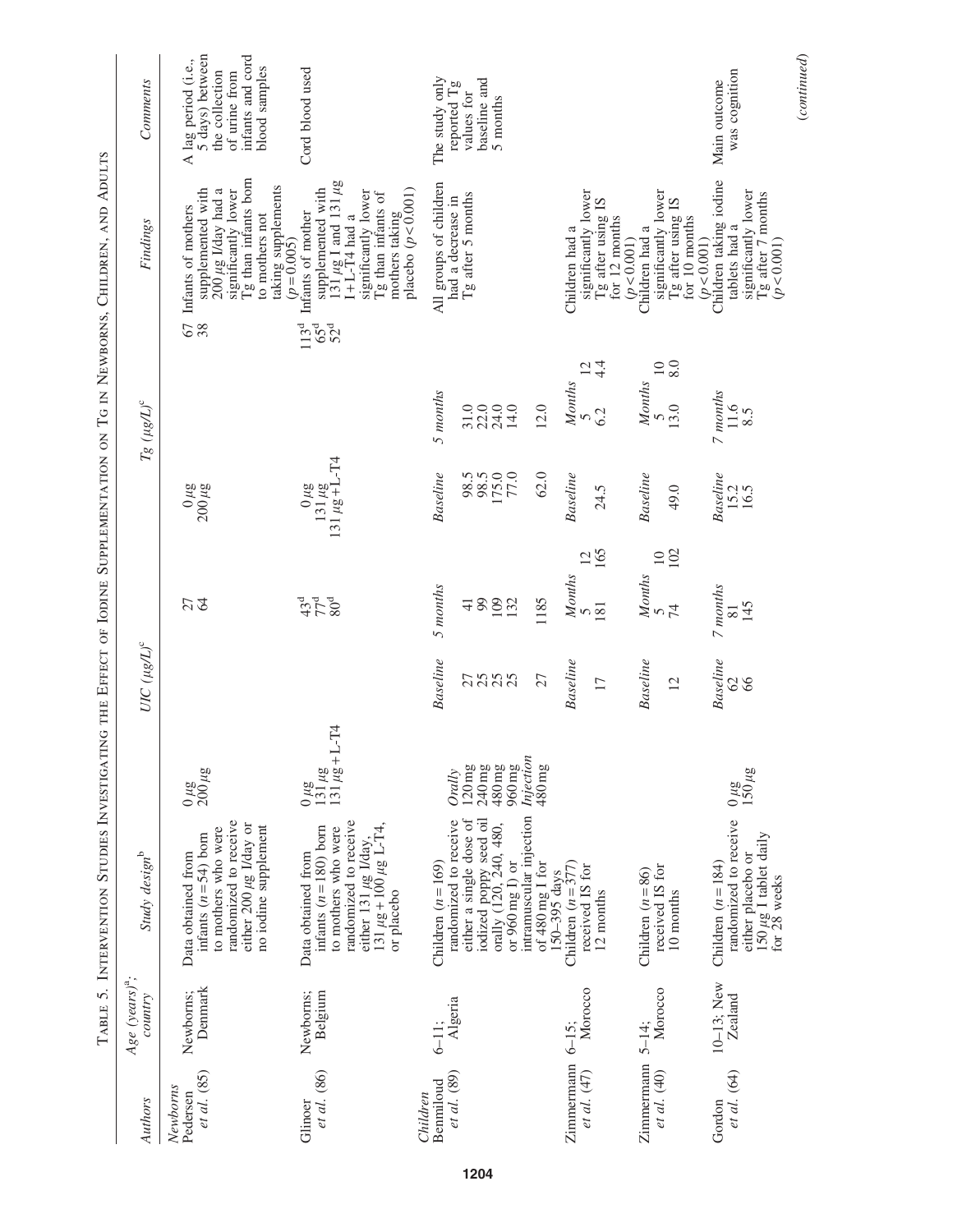|   | Comments                         | washout; adults<br>recruited were<br>regular users<br>of IS<br>$% \left\{ \left( \lambda_{1},\lambda_{2},\lambda_{2},\lambda_{3},\lambda_{4},\lambda_{5},\lambda_{6},\lambda_{7},\lambda_{8},\lambda_{9},\lambda_{1},\lambda_{1},\lambda_{2},\lambda_{1},\lambda_{2},\lambda_{1},\lambda_{2},\lambda_{1},\lambda_{2},\lambda_{1},\lambda_{2},\lambda_{2},\lambda_{3},\lambda_{1},\lambda_{2},\lambda_{1},\lambda_{2},\lambda_{1},\lambda_{2},\lambda_{1},\lambda_{2},\lambda_{2},\lambda_{1},\lambda_{2},\lambda_{2},\lambda_{3},\lambda_{1},\lambda_{2},\lambda_{1},\lambda_{2},\lambda_{1},\lambda_{2},\lambda$ |
|---|----------------------------------|-------------------------------------------------------------------------------------------------------------------------------------------------------------------------------------------------------------------------------------------------------------------------------------------------------------------------------------------------------------------------------------------------------------------------------------------------------------------------------------------------------------------------------------------------------------------------------------------------------------------|
|   | Findings                         | There was no difference A cross-over<br>in Tg between the study with<br>3 months compared<br>to baseline $(p < 0.01)$<br>iodine supplements<br>had a significantly<br>lower Tg after<br>Both groups taking<br>supplementation<br>groups after                                                                                                                                                                                                                                                                                                                                                                     |
|   | $Tg~(\mu g/L)^c$                 | 3 months <sup>e</sup><br>14.0<br>15.2<br>15.4,7<br>14.7<br>$\frac{2 \text{ months}^d}{0.8}$<br>8.8<br>4.0                                                                                                                                                                                                                                                                                                                                                                                                                                                                                                         |
| Ì |                                  | Baseline<br>14.4<br>15.4<br>17.3<br>$\begin{array}{cc}\n\textit{Baseline}^d & \textit{.} \\ 3.9 & \textit{.} \n\end{array}$<br>7.8                                                                                                                                                                                                                                                                                                                                                                                                                                                                                |
|   |                                  | $\begin{array}{c} \mathit{Baseline}^{d,f} \ 2 \  \, \mathit{months}^{d,f} \\ 192 \end{array}$<br>Baseline <sup>e</sup> 3 months <sup>e</sup><br>4452<br>330<br>2307<br>377                                                                                                                                                                                                                                                                                                                                                                                                                                        |
|   | $UIC$ $(\mu g/L)^c$              | 9533<br>953<br>140<br>201                                                                                                                                                                                                                                                                                                                                                                                                                                                                                                                                                                                         |
|   |                                  | $\frac{3\mu}{80}$<br>$\frac{80\mu}{48}$<br>$\frac{48}{80}$<br>$\frac{48}{80}$<br>500 KB<br>500 KB<br>100 KB                                                                                                                                                                                                                                                                                                                                                                                                                                                                                                       |
|   | Study design <sup>b</sup>        | randomized to receive<br>either placebo, $100 \mu$ g<br>Se, $80 \mu$ g I, or $100 \mu$ g<br>Se + $80 \mu$ g I daily<br>randomized to 100,<br>200, or 300 µg I/day<br>A cross-over study of adults $(n=30)$<br>Adults $(n = 100)$<br>for 12 weeks                                                                                                                                                                                                                                                                                                                                                                  |
|   | Age $(years)^{a}$ ;<br>$country$ | 60-80; New<br>34.9; Spain<br>Zealand                                                                                                                                                                                                                                                                                                                                                                                                                                                                                                                                                                              |
|   | Authors                          | et al. (63)<br>Soriguer<br>$et$ al. $(92)$<br>homson<br>Adults                                                                                                                                                                                                                                                                                                                                                                                                                                                                                                                                                    |

TABLE 5. (CONTINUED) Table 5. (Continued)

aRange used unless mean reported.

bOnly subjects with no known thyroid disease or negative for TgAb. <sup>3</sup>Range used unless mean reported.<br>
<sup>3</sup>Only subjects with no known thyroid disease or negative for TgAb.<br>
<sup>5</sup>Median used unless mean or geometric mean reported.<br>
<sup>4</sup>Mean.<br>
<sup>6</sup>Geometric mean.<br>
<sup>1</sup>UIC reported as urinary i

Median used unless mean or geometric mean reported.

eGeometric mean.

f UIC reported as urinary iodine excretion  $(\mu g / day)$ . Se, selenium.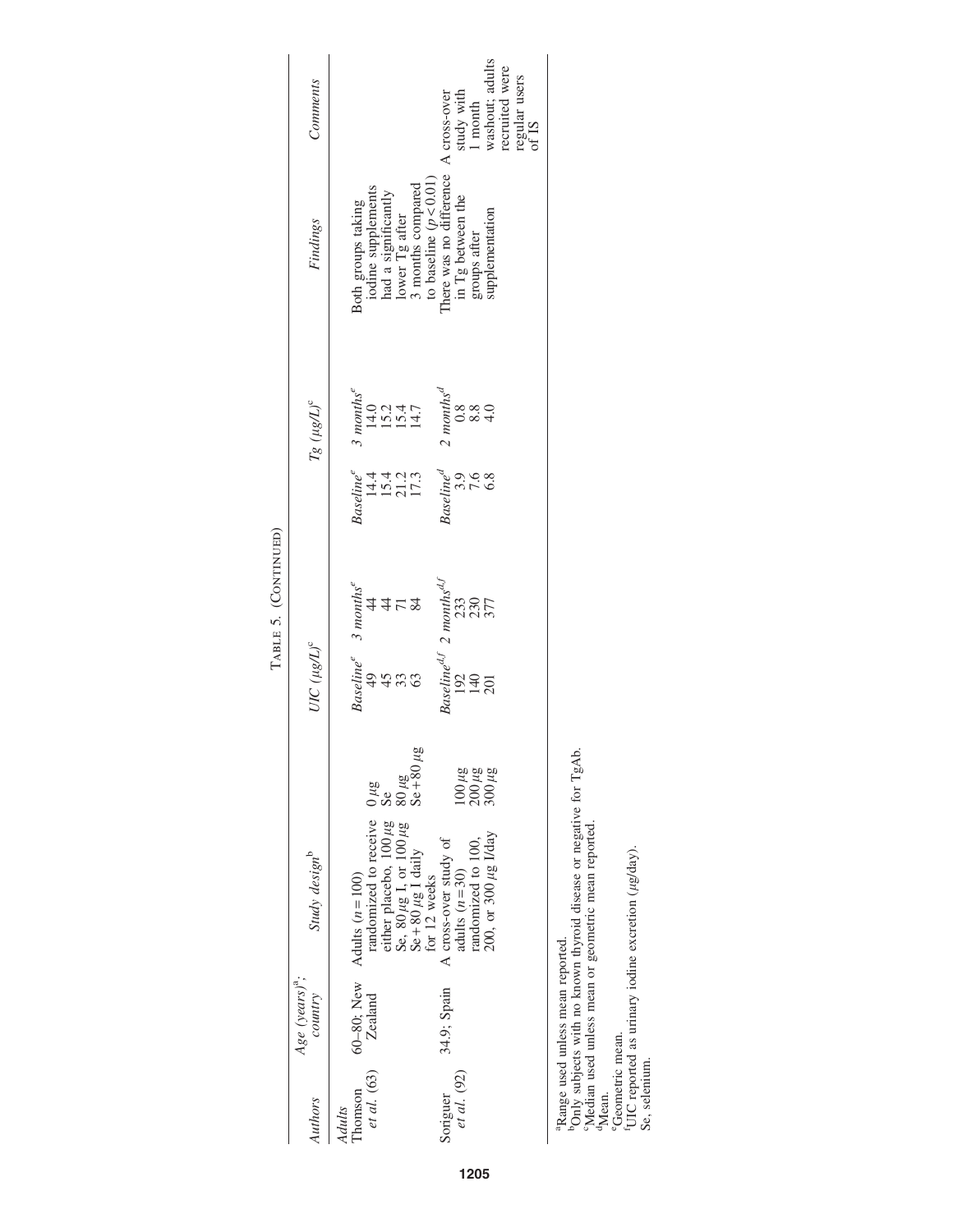(40,41) reported that iodine-sufficient children also had a median Tg  $\geq$ 13  $\mu$ g/L (range 13–19  $\mu$ g/L). Four of six studies (39–41,55) reported that children with adequate iodine status had a median Tg <13  $\mu$ g/L. However, one study (39) reported that iodine-deficient children had a median  $Tg < 13 \mu g/L$ . The study by Zimmermann *et al.* (41) included 2512 children from 12 countries with severe iodine deficiency (i.e., median UIC  $\langle 20 \mu g/L \rangle$ , mild iodine deficiency (i.e., median UIC 50–99  $\mu g/L$ ) L), adequate iodine status (i.e., median UIC  $100-299 \mu g/L$ ), and iodine excess (i.e., median UIC  $\geq 300 \mu g/L$ ). It showed that median Tg appeared to follow a U-shaped curve with the nadir at an UIC of 100–300  $\mu$ g/L. When iodine intake is very high, excess iodide transiently inhibits the activity of thyroid peroxidase and proteolysis of Tg, which subsequently reduces the synthesis and secretion of thyroid hormones (i.e., the Wolff–Chaikoff effect) (87). However, when prolonged excess iodine intake occurs, Tg could increase because the thyroid gland fails to escape from the Wolff–Chaikoff effect (88). Nonetheless, close examination of data reported by Zimmermann *et al.* (41) suggests that the relationship between UIC and Tg is highly variable. It is not known, however, how much of this variability is associated with UIC and/or Tg because a single UIC can be confounded by the hydration status, dietary intake, and diurnal variation (4).

Four intervention studies investigating the effect of iodine supplementation on Tg in iodine-deficient children aged 5–14 years for a duration of 5–12 months were identified (Table 5). Three of the four studies (40,47,64) were more than six months long, and reported that median Tg decreased significantly and fell below  $13 \mu g/L$  when UIC increased from  $\langle 100 \text{ to } \ge 100 \mu g/L$ . The remaining study (89) included five treatment groups but not a control group, was only five months long, and had fewer children in each group. In the three groups where the children became iodine sufficient, Tg was  $\langle 13 \mu g/L \rangle$  in only one group.

The majority of observational and intervention studies in school children appear to support the  $13 \mu g/L$  cutoff proposed by Zimmermann *et al.* (41) to assess iodine status in this age group. However, the relationship between UIC and Tg is not always consistent, suggesting that Tg alone should not be used to assess iodine status in this group.

#### **Adults**

Twelve observational studies measuring Tg in adults aged between 18 and 97 years were identified (Table 4). Seven studies (21,25,30,38,43,45,46) showed that iodine deficient adults had a median Tg  $\geq$ 13 µg/L (range 16–69 µg/L), while only one study (45) reported that iodine-sufficient adults had a median Tg  $\geq$  13 µg/L. However, 8 of 12 studies (21,25,42– 44,72,90,91) reported that adults who were categorized as iodine deficient had a median  $Tg \leq 13 \mu g/L$ . One of these studies (42) included adults with iodine excess (i.e., median  $UIC \geq 300 \mu g/L$ ) who, in contrast to the findings of Zimmermann *et al.* (41) in schoolchildren, had a median  $Tg < 13 \mu g/L$ .

Two intervention studies investigating the effect of iodine supplementation on Tg in adults were identified (Table 5). One study included iodine-sufficient middle-aged adults supplemented with additional iodine for 8–12 weeks (92); at baseline, the median Tg was  $\langle 13 \mu g/L \rangle$ , which decreased, but not significantly, after supplementation. Another study of older adults (60–80 years) (63) who were moderately iodine deficient reported a median Tg  $\geq$ 13 µg/L at baseline. Although iodine status improved, the subjects remained mildly iodine deficient, which likely explains that, although Tg concentration significantly decreased after supplementation, it remained  $\geq$ 13  $\mu$ g/L.

Based on these observational studies, it is difficult to conclude that the Tg cutoff of  $13 \mu g/L$  suggested by Zimmermann *et al.* (41) for children can be used as a biomarker of iodine status in adults. Furthermore, there are no randomized placebo-controlled trials in adults that have shown an improvement in iodine status (indicated by an increase in baseline UIC from <100 to  $\geq$ 100  $\mu$ g/L) results in a concomitant fall in Tg concentration from  $\geq$ 13 to < 13  $\mu$ g/L.

#### Summary and Conclusions

Tg does hold promise as a biomarker of iodine deficiency. However, it is also associated with limitations. The variety of methods used to analyze Tg makes it difficult to compare studies. It would be helpful if studies that measured Tg standardized their assays with CRM-457. Furthermore, particularly in adult populations, subjects should be screened for TgAb. Despite these problems, the studies included in this review support the use of Tg as a biomarker of iodine status in school children using the  $\langle 13 \mu g/L \rangle$  cutoff as suggested by Zimmermann *et al.* (41). However, it is not possible to draw conclusions regarding the efficacy of Tg in adults because the data are equivocal, while there are no studies of pregnant women with adequate iodine status that also include data on Tg concentration. In particular, few intervention studies have investigated the diagnostic performance of Tg assays and its clinical relevance in assessing iodine status in healthy populations. Well-designed randomized placebo-controlled trials are required to investigate further the effect of iodine supplementation on Tg in mild to moderately iodine-deficient populations, particularly in adults and pregnant women.

#### Author Disclosure Statement

The authors declare that they have no conflict of interest.

#### **References**

- 1. Zimmermann MB 2009 Iodine deficiency. Endocr Rev 30:376–408.
- 2. Pearce EN, Andersson M, Zimmermann MB 2013 Global iodine nutrition: where do we stand in 2013? Thyroid 23: 523–528.
- 3. Nath SK, Moinier B, Thuillier F, Rongier M, Desjeux JF 1992 Urinary excretion of iodide and fluoride from supplemented food grade salt. Int J Vitam Nutr Res 62:66–72.
- 4. König F, Andersson M, Hotz K, Aeberli I, Zimmermann MB 2011 Ten repeat collections for urinary iodine from spot samples or 24-hour samples are needed to reliably estimate individual iodine status in women. J Nutr 141:2049–2054.
- 5. WHO/UNICEF/ICCIDD 2007 Assessment of Iodine Deficiency Disorders and Monitoring Their Elimination: A Guide for Programme Managers. Third editions. WHO, Geneva.
- 6. Zimmermann MB, Hess SY, Adou P, Toresanni T, Wegmüller R, Hurrell RF 2003 Thyroid size and goiter prevalence after introduction of iodized salt: a 5-y prospective study in schoolchildren in Côte d'Ivoire. Am J Clin Nutr 77:663–667.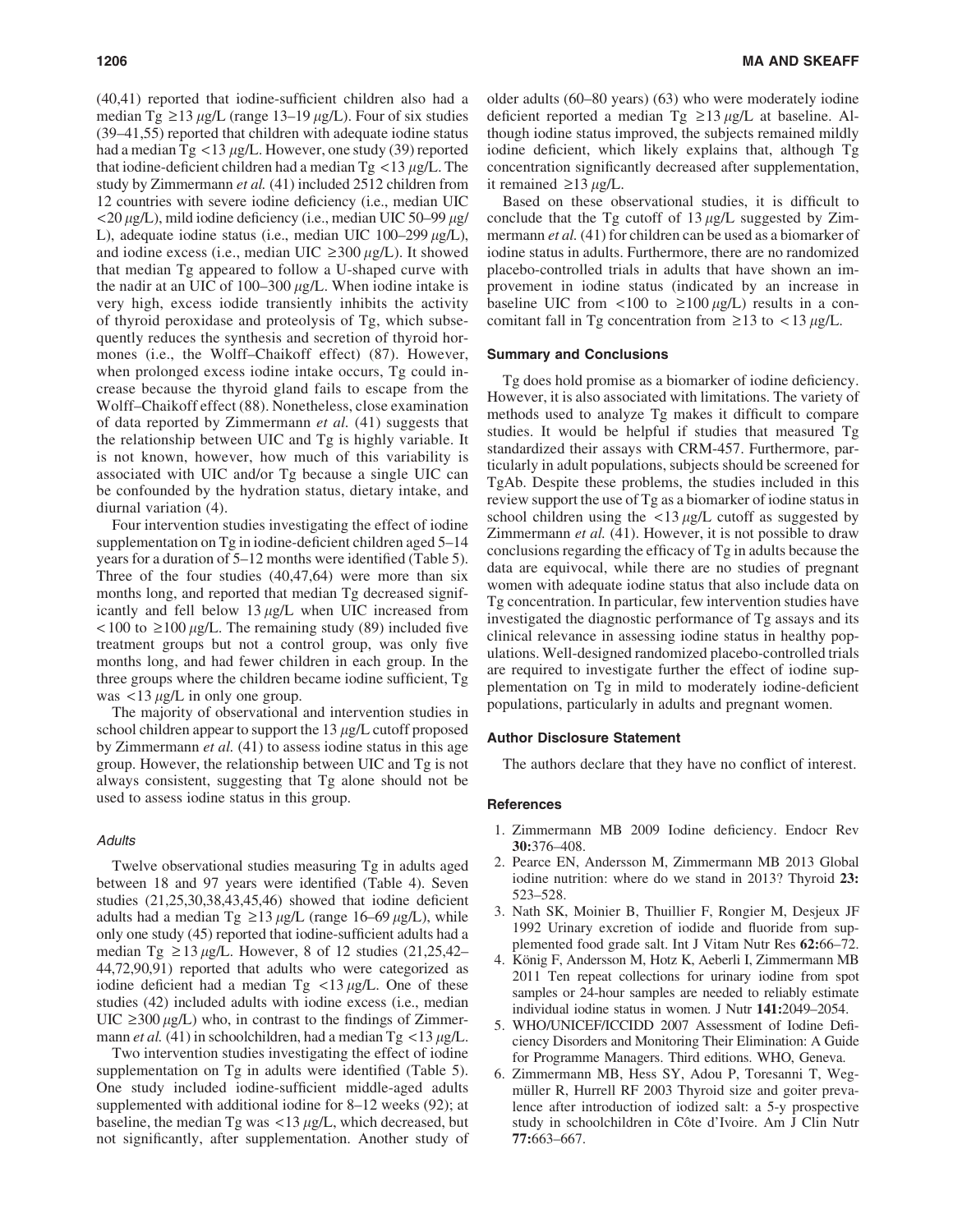- 7. Zimmermann MB 2008 Methods to assess iron and iodine status. Br J Nutr 99:S2–S9.
- 8. Bourdoux PP 1993 Biochemical evaluation of iodine status. In: Delange F, Dunn JT, Glinoer D (eds) Iodine Deficiency in Europe: A Continuing Concern. Plenum Press, New York, pp 119–125.
- 9. Lamas L, Anderson PC, Fox JW, Dunn JT 1989 Consensus sequences for early iodination and hormonogenesis in human thyroglobulin. J Biol Chem 264:13541–13545.
- 10. van de Graaf SA, Ris-Stalpers C, Pauws E, Mendive FM, Targovnik HM, de Vijlder JJ 2001 Up to date with human thyroglobulin. J Endocrinol 170:307–321.
- 11. Torréns JI, Burch HB 2001 Serum thyroglobulin measurement: Utility in clinical practice. Endocrinol Metab Clin North Am 30:429–467.
- 12. Deme D, Gavaret JM, Pommier J, Nunez J 1976 Maximal number of hormonogenic iodotyrosine residues in thyroglobulin iodinated by thyroid peroxidase. Eur J Biochem 70:7–13.
- 13. Song Y, Driessens N, Costa M, De Deken X, Detours V, Corvilain B, Maenhaut C, Miot F, Van Sande J, Many M-C, Dumont JE 2007 Roles of hydrogen peroxide in thyroid physiology and disease. J Clin Endocrinol Metab 92:3764– 3773.
- 14. Dunn JT, Anderson PC, Fox JW, Fassler CA, Dunn AD, Hite LA, Moore RC 1987 The sites of thyroid hormone formation in rabbit thyroglobulin. J Biol Chem 262:16948– 16952.
- 15. Lamas L, Dorris ML, Taurog A 1972 Evidence for a catalytic role for thyroid peroxidase in the conversion of diiodotyrosine to thyroxine. Endocrinology 90:1417–1426.
- 16. Kostrouch Z, Bernier-Valentin F, Munari-Silem Y, Rajas F, Rabilloud R, Rousset B 1993 Thyroglobulin molecules internalized by thyrocytes are sorted in early endosomes and partially recycled back to the follicular lumen. Endocrinology 132:2645–2653.
- 17. Nunez J, Pommier J 1982 Formation of thyroid hormones. Vitam Horm 39:175–229.
- 18. de Vijlder JJ, den Hartog MT 1998 Anionic iodotyrosine residues are required for iodothyronine synthesis. Eur J Endocrinol 138:227–231.
- 19. Pezzino V, Vigneri R, Squatrito S, Filetti S, Camus M, Polosa P 1978 Increased serum thyroglobulin levels in patients with nontoxic goiter. J Clin Endocrinol Metab 46:653–657.
- 20. de Vijlder JJ, Ris-Stalpers C, Vulsma T 1999 On the origin of circulating thyroglobulin. Eur J Endocrinol 140:7–8.
- 21. Vejbjerg P, Knudsen N, Perrild H, Laurberg P, Carle´ A, Pedersen IB, Rasmussen LB, Ovesen L, Jørgensen T 2009 Thyroglobulin as a marker of iodine nutrition status in the general population. Eur J Endocrinol 161:475–481.
- 22. Ikekubo K, Jutton J, Schneider AB 1980 Radioimmunoassay of human thyroglobulin with use of ''thyroglobulinfree'' plasma prepared by ultracentrifugation as diluent. Clin Chem 26:1566–1568.
- 23. Nakamura S, Sakata S, Minamori Y, Komaki T, Kojima N, Kamikubo K, Yasuda K, Miura K 1984 Serum thyroglobulin (Tg) concentration in healthy subjects: absence of ageand sex-related differences. Endocrinol Jpn 31:93–98.
- 24. Pacini F, Pinchera A, Giani C, Grasso L, Doveri F, Baschieri L 1980 Serum thyroglobulin in thyroid carcinoma and other thyroid disorders. J Endocrinol Invest 3:283–292.
- 25. Fenzi GF, Ceccarelli C, Macchia E, Monzani F, Bartalena L, Giani C, Ceccarelli P, Lippi F, Baschieri L, Pinchera A 1985 Reciprocal changes of serum thyroglobulin and TSH

in residents of a moderate endemic goitre area. Clin Endocrinol (Oxf) 23:115-122.

- 26. Mitchell ML, Klein RZ, Sargent JD, Meter RA, Haddow JE, Waisbren SE, Faix JD 2003 Iodine sufficiency and measurements of thyroid function in maternal hypothyroidism. Clin Endocrinol (Oxf) 58:612-616.
- 27. Izumi M, Larsen PR 1978 Correlation of sequential changes in serum thyroglobulin, triiodothyronine, and thyroxine in patients with Graves' disease and subacute thyroiditis. Metabolism 27:449–460.
- 28. Van Herle AJ, Hershman JM, Hornabrook RW, Chopra IJ 1976 Serum thyroglobulin in inhabitants of an endemic goiter region of New Guinea. J Clin Endocrinol Metab 43:512–516.
- 29. Bayram F, Borazan B, Torun E, Tanrıverdi F, Güven M, Erdoğan N, Muhtaroğlu S, Ünlühızarcı K, Tutuş A, Kelestimur F 2003 The prevalence of endemic goiter and iodine deficiency and evaluation of thyroid function in an area of central Anatolia. Turk J Endocrinol Metab 7:37–43.
- 30. Bayram F, Beyazyildiz A, Gökçe C, Budak N, Erdoğan N, Kurtoğlu S, Kula M, Ünlühizarcı K, Keleştimur F 2009 The prevalence of iodine deficiency, serum thyroglobulin, antithyroglobulin and thyroid peroxidase antibody levels in the urban areas of Kayseri, Central Anatolia. Exp Clin Endocrinol Diabetes 117:64–68.
- 31. Swanson CA, Zimmermann MB, Skeaff S, Pearce EN, Dwyer JT, Trumbo PR, Zehaluk C, Andrews KW, Carriquiry A, Caldwell KL, Egan SK, Long SE, Bailey RL, Sullivan KM, Holden JM, Betz JM, Phinney KW, Brooks SP, Johnson CL, Haggans CJ 2012 Summary of an NIH workshop to identify research needs to improve the monitoring of iodine status in the United States and to inform the DRI. J Nutr 142:1175S–1185S.
- 32. Black EG, Sheppard MC, Hoffenberg R 1987 Serial serum thyroglobulin measurements in the management of differentiated thyroid carcinoma. Clin Endocrinol (Oxf ) 27:115–120.
- 33. Spencer CA, Wang CC 1995 Thyroglobulin measurement: techniques, clinical benefits, and pitfalls. Endocrinol Metab Clin North Am 24:841–863.
- 34. Clark P, Franklyn J 2012 Can we interpret serum thyroglobulin results? Ann Clin Biochem 49:313–322.
- 35. Spencer CA, Takeuchi M, Kazarosyan M 1996 Current status and performance goals for serum thyroglobulin assays. Clin Chem 42:164–173.
- 36. Spencer CA, LoPresti JS 2008 Technology insight: measuring thyroglobulin and thyroglobulin autoantibody in patients with differentiated thyroid cancer. Nat Clin Pract End Met 4:223–233.
- 37. Andersen SL, Nøhr SB, Wu CS, Olsen J, Pedersen KM, Laurberg P 2013 Thyroglobulin in smoking mothers and their newborns at delivery suggests autoregulation of placental iodide transport overcoming thiocyanate inhibition. Eur J Endocrinol 168:723–731.
- 38. Pedersen KM, Börlum KG, Knudsen PR, Hansen ES, Johannesen PL, Laurberg P 1988 Urinary iodine excretion is low and serum thyroglobulin high in pregnant women in parts of Denmark. Acta Obstet Gynecol Scand 67:413–416.
- 39. Simsek E, Safak A, Yavuz O, Aras S, Dogan S, Kocabay K 2003 Sensitivity of iodine deficiency indicators and iodine status in Turkey. J Pediatr Endocrinol Metab 16:197–202.
- 40. Zimmermann MB, de Benoist B, Corigliano S, Jooste PL, Molinari L, Moosa K, Pretell EA, Al-Dallal ZS, Wei Y, Zu-Pei C, Torresani T 2006 Assessment of iodine status using dried blood spot thyroglobulin: Development of reference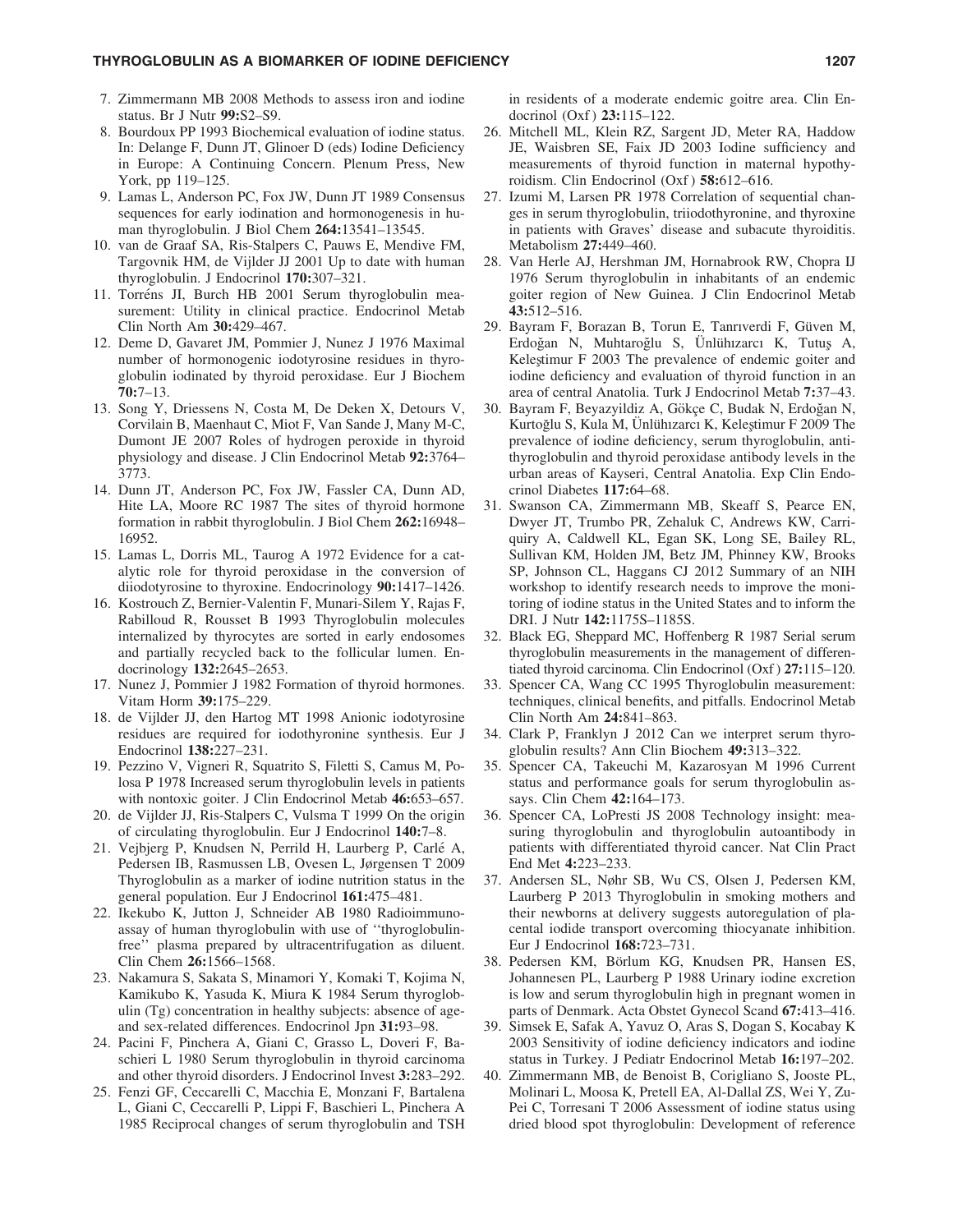material and establishment of an international reference range in iodine-sufficient children. J Clin Endocrinol Metab 91:4881–4887.

- 41. Zimmermann MB, Aeberli I, Andersson M, Assey V, Yorg JA, Jooste P, Jukić T, Kartono D, Kusić Z, Pretell E, San Luis TO, Jr., Untoro J, Timmer A 2013 Thyroglobulin is a sensitive measure of both deficient and excess iodine intakes in children and indicates no adverse effects on thyroid function in the UIC range of  $100-299 \mu g/L$ : a UNICEF/ ICCIDD study group report. J Clin Endocrinol Metab 98:1271–1280.
- 42. Teng W, Shan Z, Teng X, Guan H, Li Y, Teng D, Jin Y, Yu X, Fan C, Chong W, Yang F, Dai H, Yu Y, Li J, Chen Y, Zhao D, Shi X, Hu F, Mao J, Gu X, Yang R, Tong Y, Wang W, Gao T, Li C 2006 Effect of iodine intake on thyroid diseases in China. N Engl J Med 354:2783–2793.
- 43. Rasmussen LB, Ovesen L, Bülow I, Jørgensen T, Knudsen N, Laurberg P, Perrild H 2002 Relations between various measures of iodine intake and thyroid volume, thyroid nodularity, and serum thyroglobulin. Am J Clin Nutr 76: 1069–1076.
- 44. Knudsen N, Bülow I, Jørgensen T, Perrild H, Ovesen L, Laurberg P 2001 Serum Tg-a sensitive marker of thyroid abnormalities and iodine deficiency in epidemiological studies. J Clin Endocrinol Metab 86:3599–3603.
- 45. Gutekunst R, Smolarek H, Hasenpusch U, Stubbe P, Friedrich HJ, Wood WG, Scriba PC 1986 Goitre epidemiology: thyroid volume, iodine excretion, thyroglobulin and thyrotropin in Germany and Sweden. Acta Endocrinol (Copenh) 112:494–501.
- 46. Laurberg P, Pedersen KM, Hreidarsson A, Sigfusson N, Iversen E, Knudsen PR 1998 Iodine intake and the pattern of thyroid disorders: a comparative epidemiological study of thyroid abnormalities in the elderly in Iceland and in Jutland, Denmark. J Clin Endocrinol Metab 83:765–769.
- 47. Zimmermann MB, Moretti D, Chaouki N, Torresani T 2003 Development of a dried whole-blood spot thyroglobulin assay and its evaluation as an indicator of thyroid status in goitrous children receiving iodized salt. Am J Clin Nutr 77:1453–1458.
- 48. Hjort T, Friis T, Lauridsen UB, Persson I 1974 Thyroglobulin in serum after TSH stimulation in hyperthyroidism. Acta Endocrinol (Copenh) 75:699–706.
- 49. Torrigiani G, Doniach D, Roitt IM 1969 Serum thyroglobulin levels in healthy subjects and in patients with thyroid disease. J Clin Endocrinol Metab 29:305–314.
- 50. Van Herle AJ, Uller RP, Matthews NI, Brown J 1973 Radioimmunoassay for measurement of thyroglobulin in human serum. J Clin Invest 52:1320–1327.
- 51. Laurberg P, Pedersen KM 1987 A sensitive radioimmunoassay for serum thyroglobulin—including a correct screening for thyroglobulin autoantibodies. Scand J Clin Lab Invest 47:685–689.
- 52. Spencer CA, Bergoglio LM, Kazarosyan M, Fatemi S, LoPresti JS 2005 Clinical impact of thyroglobulin (Tg) and Tg autoantibody method differences on the management of patients with differentiated thyroid carcinomas. J Clin Endocrinol Metab 90:5566–5575.
- 53. Wunderlich G, Zöphel K, Crook L, Smith S, Smith BR, Franke WG 2001 A high-sensitivity enzyme-linked immunosorbent assay for serum thyroglobulin. Thyroid 11:819–824.
- 54. Spencer C, Fatemi S, Singer P, Nicoloff J, Lopresti J 2010 Serum basal thyroglobulin measured by a second-generation assay correlates with the recombinant human thyrotropin-

stimulated thyroglobulin response in patients treated for differentiated thyroid cancer. Thyroid 20:587–595.

- 55. Skeaff SA, Lonsdale-Cooper E 2013 Mandatory fortification of bread with iodised salt modestly improves iodine status in schoolchildren. Br J Nutr 109:1109–1113.
- 56. Schlumberger M, Hitzel A, Toubert ME, Corone C, Troalen F, Schlageter MH, Claustrat F, Koscielny S, Taieb D, Toubeau M, Bonichon F, Borson-Chazot F, Leenhardt L, Schvartz C, Dejax C, Brenot-Rossi I, Torlontano M, Tenenbaum F, Bardet S, Bussière F, Girard JJ, Morel O, Schneegans O, Schlienger JL, Prost A, So D, Archambeaud F, Ricard M, Benhamou E 2007 Comparison of seven serum thyroglobulin assays in the follow-up of papillary and follicular thyroid cancer patients. J Clin Endocrinol Metab 92:2487–2495.
- 57. Feldt-Rasmussen U, Schlumberger M 1988 European interlaboratory comparison of serum thyroglobulin measurement. J Endocrinol Invest 11:175–181.
- 58. Stanojevic M, Savin S, Cvejic D, Djukic A, Jeremic M, Zivancević Simonovic S 2009 Comparison of the influence of thyroglobulin antibodies on serum thyroglobulin values from two different immunoassays in post surgical differentiated thyroid carcinoma patients. J Clin Lab Anal 23:341–346.
- 59. Zucchelli GC, Pilo A, Masini S, Prontera C, Ferdeghini M 1996 Large between-laboratory variability of thyroglobulin immunoassays: data collected in a collaborative study. J Clin Ligand Assay 19:234–238.
- 60. Feldt-Rasmussen U, Profilis C, Colinet E, Black E, Bornet H, Bourdoux P, Carayon P, Ericsson UB, Koutras DA, Lamas de Leon L, DeNayer P, Pacini F, Palumbo G, Santos A, Schlumberger M, Seidel C, Van Herle AJ, De Vijlder JJ 1996 Human thyroglobulin reference material (CRM 457). 1st part: assessment of homogeneity, stability and immunoreactivity. Ann Biol Clin (Paris) 54:337–342.
- 61. Spencer CA 2013 Measurement of thyroglobulin. In: Braverman LE, Cooper DS (eds) Werner and Ingbar's The Thyroid: A Fundamental and Clinical Text. Tenth edition. Lippincott Williams & Wilkins, Philadelphia, p 301.
- 62. Schulz R, Bethäuser H, Stempka L, Heilig B, Moll A, Hüfner M 1989 Evidence for immunological differences between circulating and thyroid tissue-derived thyroglobulin in men. Eur J Clin Invest 19:459–463.
- 63. Thomson CD, Campbell JM, Miller J, Skeaff SA, Livingstone V 2009 Selenium and iodine supplementation: effect on thyroid function of older New Zealanders. Am J Clin Nutr 90:1038–1046.
- 64. Gordon RC, Rose MC, Skeaff SA, Gray AR, Morgan KM, Ruffman T 2009 Iodine supplementation improves cognition in mildly iodine-deficient children. Am J Clin Nutr 90:1264–1271.
- 65. Baloch Z, Carayon P, Conte-Devolx B, Demers LM, Feldt-Rasmussen U, Henry JF, LiVosli VA, Niccoli-Sire P, John R, Ruf J, Smyth PP, Spencer CA, Stockigt JR 2003 Laboratory medicine practice guidelines. Laboratory support for the diagnosis and monitoring of thyroid disease. Thyroid 13:3–126.
- 66. Pedersen IB, Knudsen N, Jørgensen T, Perrild H, Ovesen L, Laurberg P 2003 Thyroid peroxidase and thyroglobulin autoantibodies in a large survey of populations with mild and moderate iodine deficiency. Clin Endocrinol (Oxf ) 58:36–42.
- 67. Okamura K, Nakashima T, Ueda K, Inoue K, Omae T, Fujishima M 1987 Thyroid disorders in the general population of Hisayama Japan, with special reference to prevalence and sex differences. Int J Epidemiol 16:545–549.